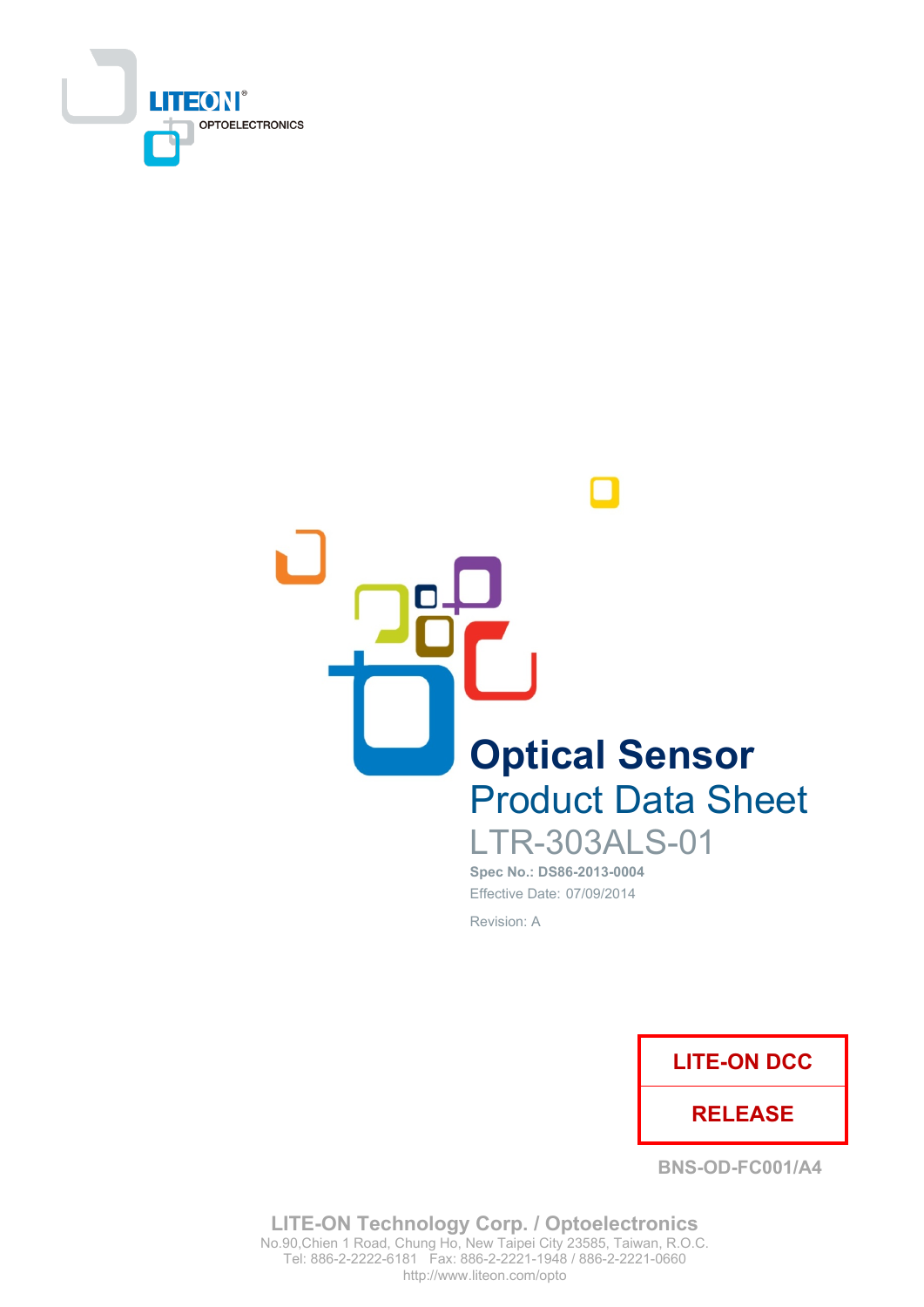

### **Optical Sensor LTR-303ALS-01**

### 1. Description

The LTR-303ALS-01 is a low voltage I<sup>2</sup>C digital light sensor [ALS] in a low cost miniature chipled lead-free surface mount package. This sensor converts light intensity to a digital output signal capable of direct  $1<sup>2</sup>C$  interface. It provides a linear response over a wide dynamic range from 0.01 lux to 64k lux and is well suited to applications under high ambient brightness. There are altogether six gain settings (1X, 2X, 4X, 8X, 48X and 96X) available for user to configure.

The sensor supports an interrupt feature that removes the need to poll the sensor for a reading which improves system efficiency. The sensor also supports several features that help to minimize the occurrence of false triggering. This CMOS design and factory-set one time trimming capability ensure minimal sensor-to-sensor variations for ease of manufacturability to the end customers.

### 2. Features

- $I^2C$  interface (Fast Mode @ 400kbit/s)  $\overline{\phantom{a}}$
- Ultra-small 6-pin ChipLED package  $\bullet$
- 2.0mm(L), 2.0mm(B), 0.7mm(H)  $\ddot{\phantom{0}}$
- Built-in temperature compensation circuit  $\bullet$
- Low active power consumption with standby mode  $\bullet$
- Supply voltage range from 2.4V to 3.6V capable of 1.7V logic voltage
- Operating temperature range from -30□C to +70□C  $\bullet$
- RoHS and Halogen free compliant  $\bullet$
- Close to human eye spectral response  $\ddot{\phantom{a}}$
- Immunity to IR / UV Light Source  $\bullet$
- Automatically rejects 50 / 60 Hz lightings flicker  $\bullet$
- Full dynamic range from 0.01 lux to 64k lux  $\ddot{\phantom{1}}$
- 16-bit effective resolution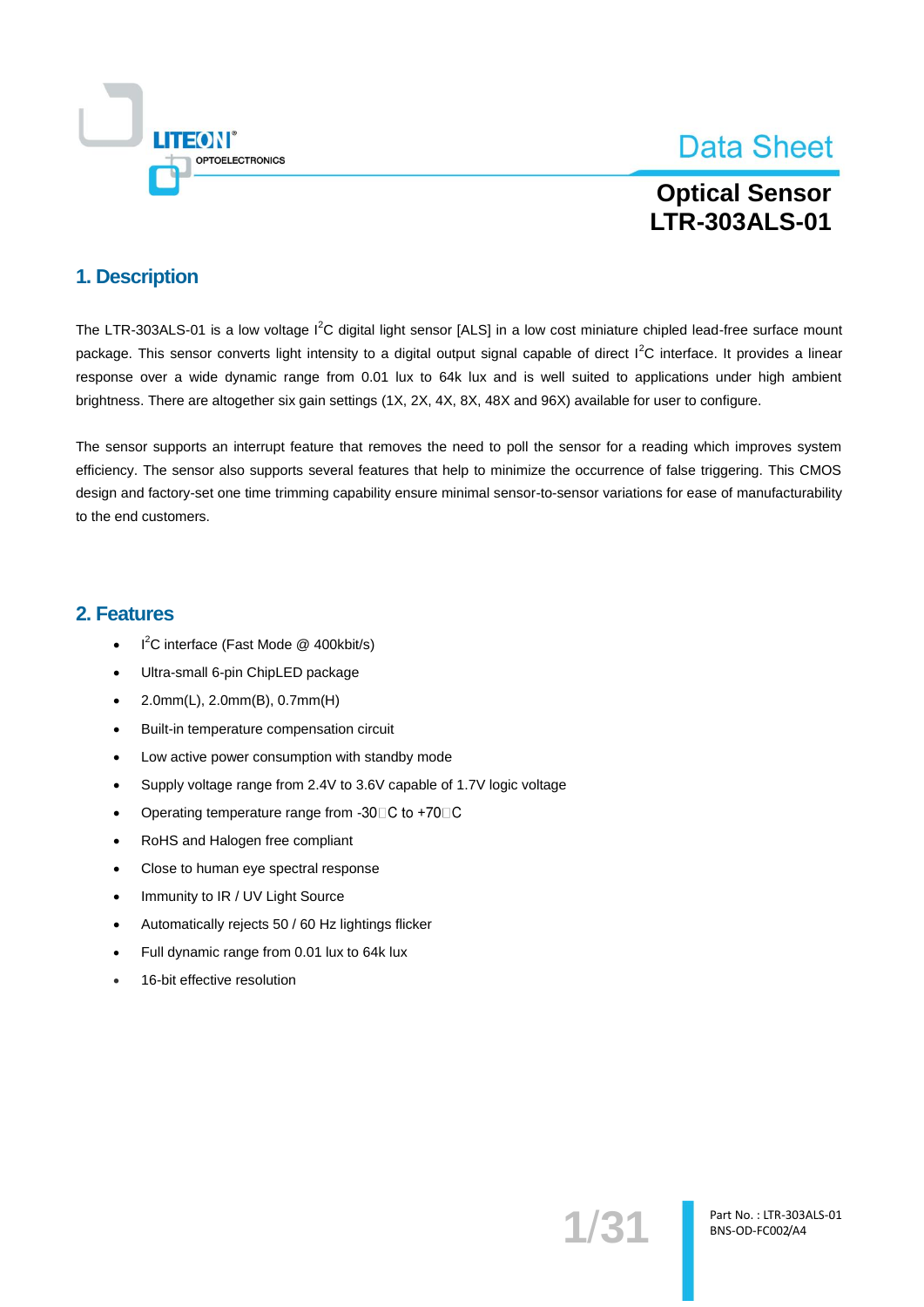

### **Optical Sensor** LTR-303ALS-01

### **3. Applications**

- Back-lighting Control in mobile/portable devices
- Touch Panel Control in mobile/portable devices

### 4. Ordering Information

| l Part Number | <b>Packaging Type</b> | <b>Package</b>        | <b>Quantity</b> |
|---------------|-----------------------|-----------------------|-----------------|
| LTR-303ALS-01 | Tape and Reel         | 6-pin chipled package | 2500            |

### **5. Outline Dimensions**



1. All dimensions in mm

2. Tolerances is  $+/0.2$ 

3. LTC reserve the right to to change the drawing till final datasheet release

 $2/31$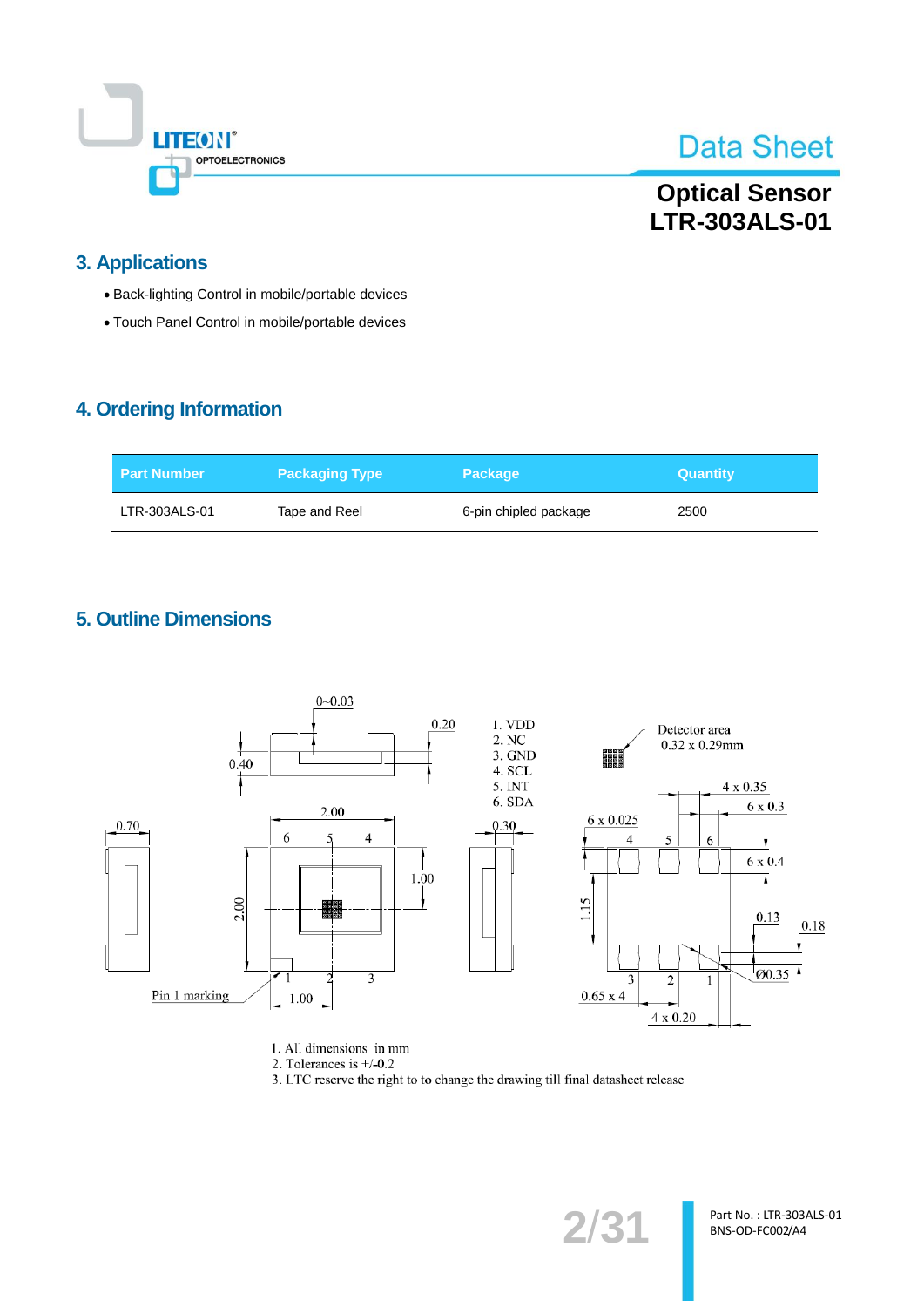

### **Optical Sensor** LTR-303ALS-01

### **6. Functional Block Diagram**



### **7. Application Circuit**



3/31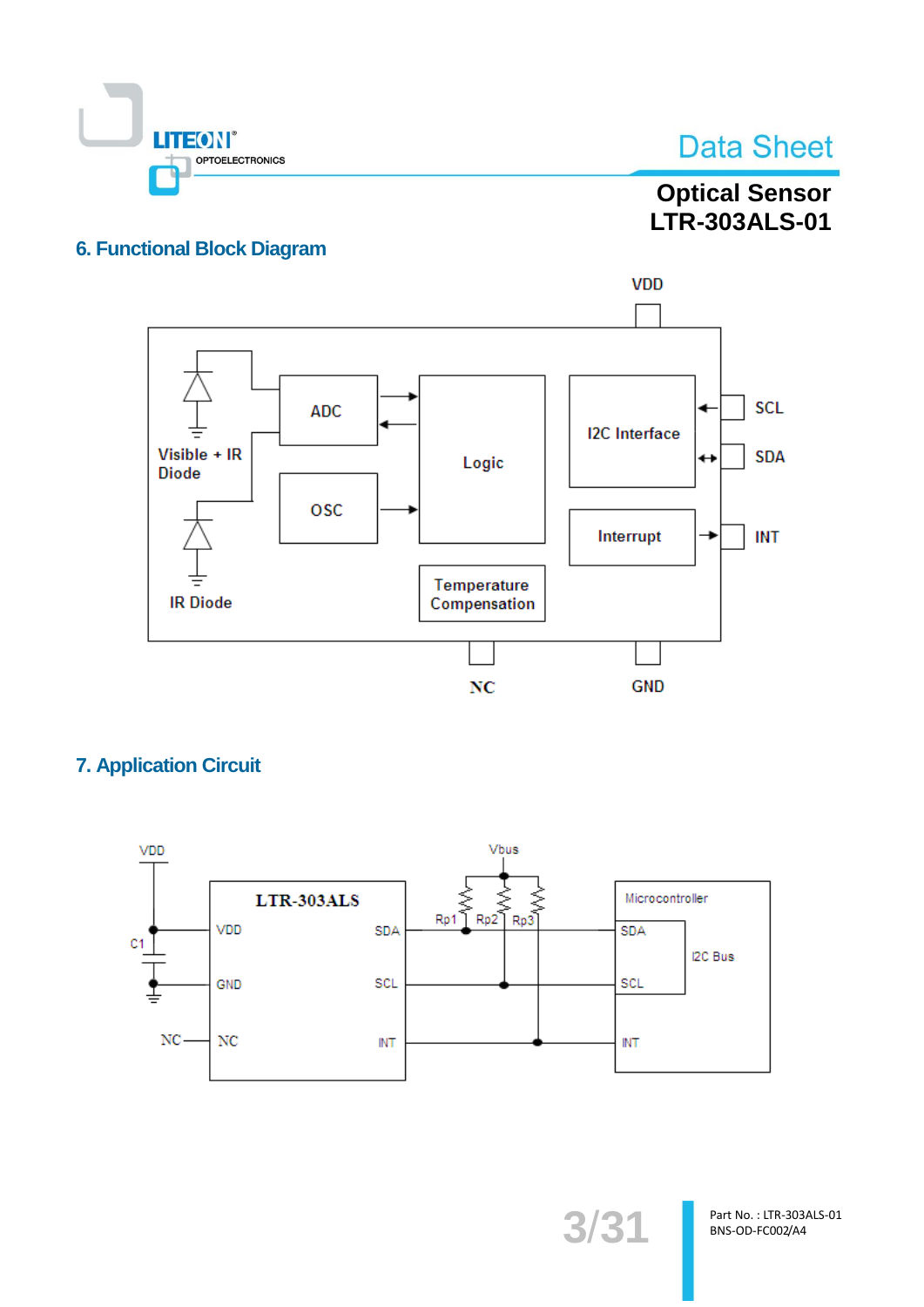

### **Optical Sensor** LTR-303ALS-01



#### **I/O Pins Configuration Table**

| <b>Pin</b> | I/O Type | <b>Symbol</b>    | <b>Description</b>                                                      |
|------------|----------|------------------|-------------------------------------------------------------------------|
| 1          |          | <b>VDD</b>       | Power Supply Voltage                                                    |
| 2          |          | NC.              | No connection to this pin                                               |
| 3          |          | <b>GND</b>       | Ground                                                                  |
| 4          |          | SCL <sup>*</sup> | I <sup>2</sup> C serial clock. This pin is an open drain input.         |
| 5          | O        | INT*             | Level Interrupt Pin. This pin is an open drain output.                  |
| 6          | I/O      | SDA*             | I <sup>2</sup> C serial data. This pin is an open drain input / output. |

\* Note: For noisy environment, add 10pF capacitor from signal to GND for additional noise filtering.

#### **Recommended Application Circuit Components**

| <b>Component</b>  | <b>Recommended Value</b>         |
|-------------------|----------------------------------|
| Rp1, Rp2, Rp3 [1] | 1 k $\Omega$ to 10 k $\Omega$    |
| C:1               | 1uF $\pm$ 20%, X7R / X5R Ceramic |

[1] Selection of pull-up resistors value is dependent on bus capacitance values. For more details, please refer to l<sup>2</sup>C Specifications: http://www.nxp.com/documents/user\_manual/UM10204.pdf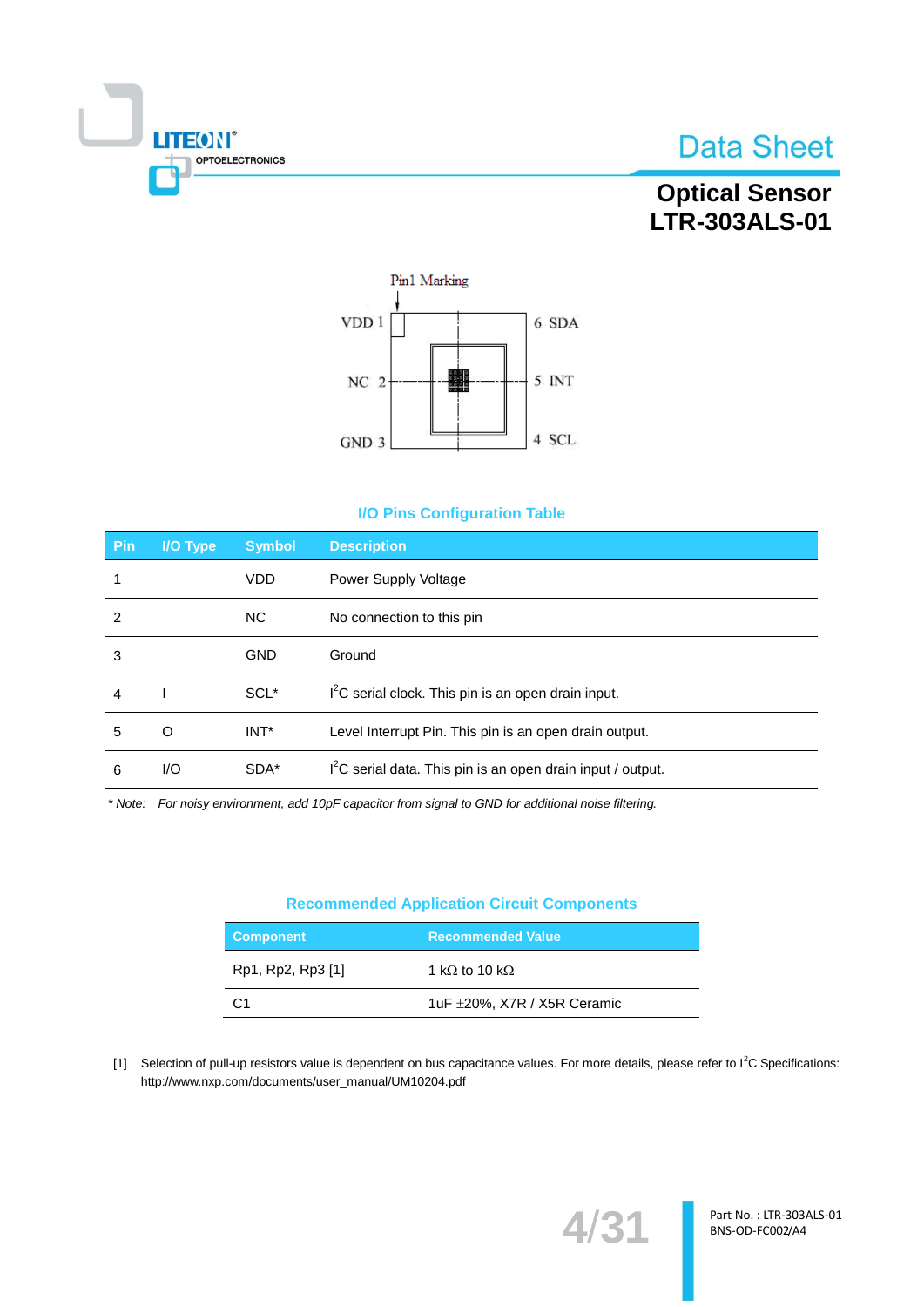

### **Optical Sensor LTR-303ALS-01**

### **8. Ratings and Specifications**

#### Absolute Maximum Ratings at Ta = 25°C

| <b>Parameter</b>              | <b>Symbol</b>              | <b>Rating</b> | <b>Unit</b> |
|-------------------------------|----------------------------|---------------|-------------|
| Supply Voltage                | <b>VDD</b>                 | 3.8           | V           |
| Digital Voltage Range         | SCL, SDA, INT              | $-0.5$ to 3.8 | V           |
| <b>Digital Output Current</b> | SCL, SDA, INT              | $-1$ to 20    | mA          |
| Storage Temperature           | ${\mathsf T}_{\text{stg}}$ | $-40$ to 100  | ℃           |

Note: Exceeding these ratings could cause damage to the sensor. All voltages are with respect to ground. Currents are positive into, negative out of the specified terminal.

#### **Recommended Operating Conditions**

| <b>Description</b>                          | <b>Symbol</b>                 | Min. | Typ. | Max. | <b>Unit</b> |
|---------------------------------------------|-------------------------------|------|------|------|-------------|
| <b>Supply Voltage</b>                       | <b>VDD</b>                    | 2.4  |      | 3.6  | V           |
| Interface Bus Power Supply Voltage          | $V_{10}$                      | 1.7  |      | 3.6  | V           |
| I <sup>2</sup> C Bus Input Pin High Voltage | $V_{IH}$ SCL,<br>$VIH$ SDA    | 1.2  |      |      | V           |
| I <sup>2</sup> C Bus Input Pin Low Voltage  | $V_{IL}$ SCL,<br>$V_{IL}$ SDA |      |      | 0.6  | V           |
| <b>Operating Temperature</b>                | ${\mathsf T}_{\text{ope}}$    | -30  |      | 70   | ℃           |

#### **Electrical & Optical Specifications**

All specifications are at VDD = 3.0V,  $T_{ope} = 25^{\circ}C$ , unless otherwise noted.

| <b>Parameter</b>             | Min. | Typ. | Max. | <b>Unit</b> | <b>Condition</b>                                                                                         |
|------------------------------|------|------|------|-------------|----------------------------------------------------------------------------------------------------------|
| <b>Active Supply Current</b> |      |      | 220  | uA          | Active Mode.<br>$T_{ope} = 25^{\circ}C$ , VDD=3.6V<br>Integration Time: 100ms<br>Measurement rate: 200ms |
| <b>Standby Current</b>       |      |      | 5    | uA          | Standby / Sleep Mode                                                                                     |
| Initial Startup Time         | 100  |      |      | ms          | (Note 1)                                                                                                 |
| Wakeup Time from Standby     |      |      | 10   | ms          | (Note 1)                                                                                                 |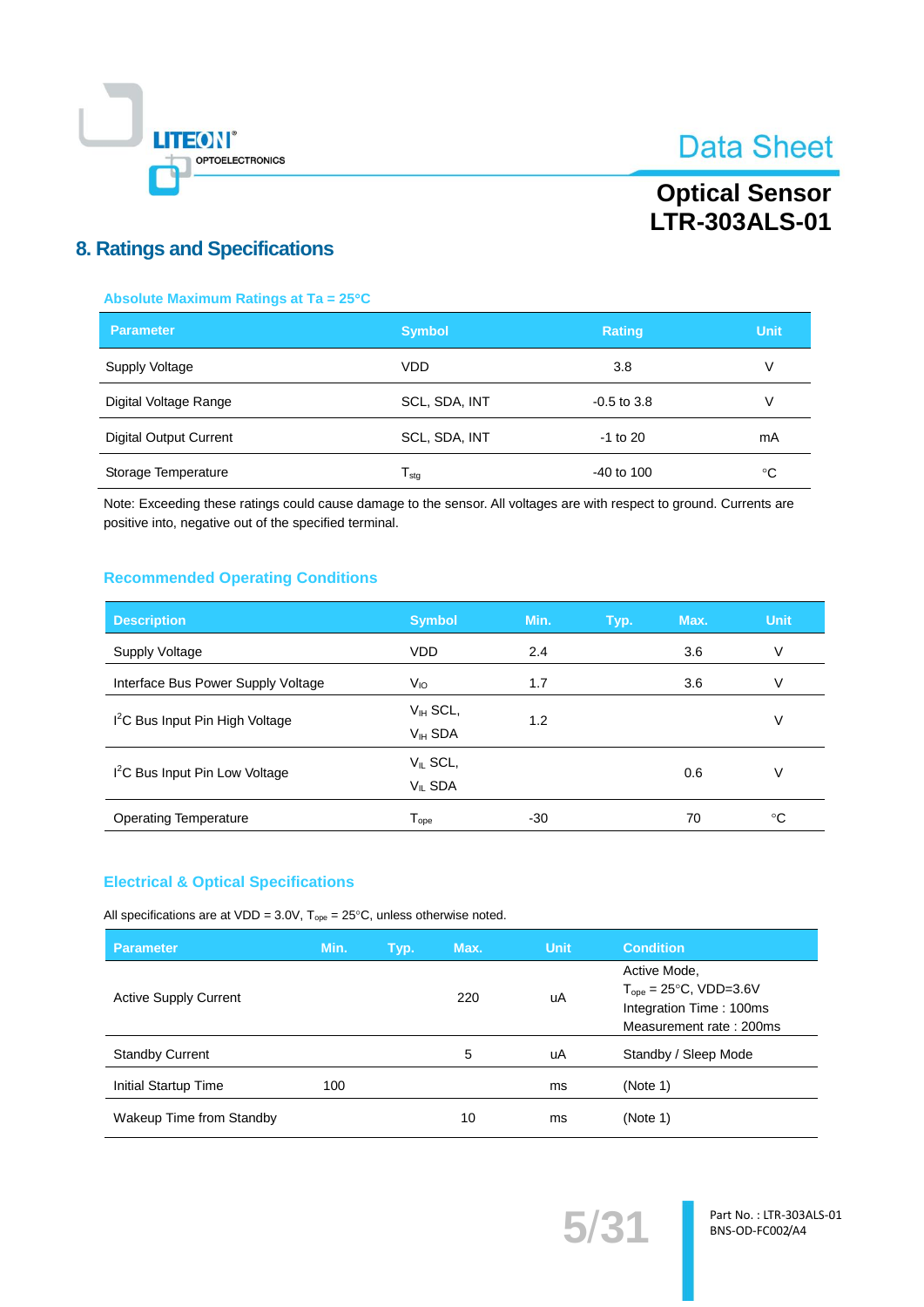

### **Optical Sensor LTR-303ALS-01**

#### **Light Sensor**

| <b>Parameter</b>               | Min. | Typ. | Max.  | <b>Unit</b> | <b>Condition</b>                                                                                          |
|--------------------------------|------|------|-------|-------------|-----------------------------------------------------------------------------------------------------------|
| Full Scale ADC Count           |      |      | 65535 | count       |                                                                                                           |
| Dark ADC Count                 | 0    |      | 6     | count       | Ch <sub>0</sub> , $Lux = 0$                                                                               |
|                                | 0    |      | 6     | count       | $Ch1, Lux = 0$                                                                                            |
|                                | 3250 |      | 6100  | count       | Ch <sub>0</sub><br>(see note 2)<br>white LED 200 Lux<br>Integration Time: 50ms<br>Measurement Time: 100ms |
| ADC Count (Gain=96)<br>@200Lux | 1050 |      | 1950  | count       | Ch <sub>1</sub><br>(see note 2)<br>White LED 200 Lux<br>Integration Time: 50ms<br>Measurement Time: 100ms |
|                                | 0.15 |      | 0.35  | Ratio       | $Ch1/(Ch0 + Ch1)$                                                                                         |

#### Notes:

Startup Sequence  $1.$ 



2. LiteOn White LED color temperature 10000K.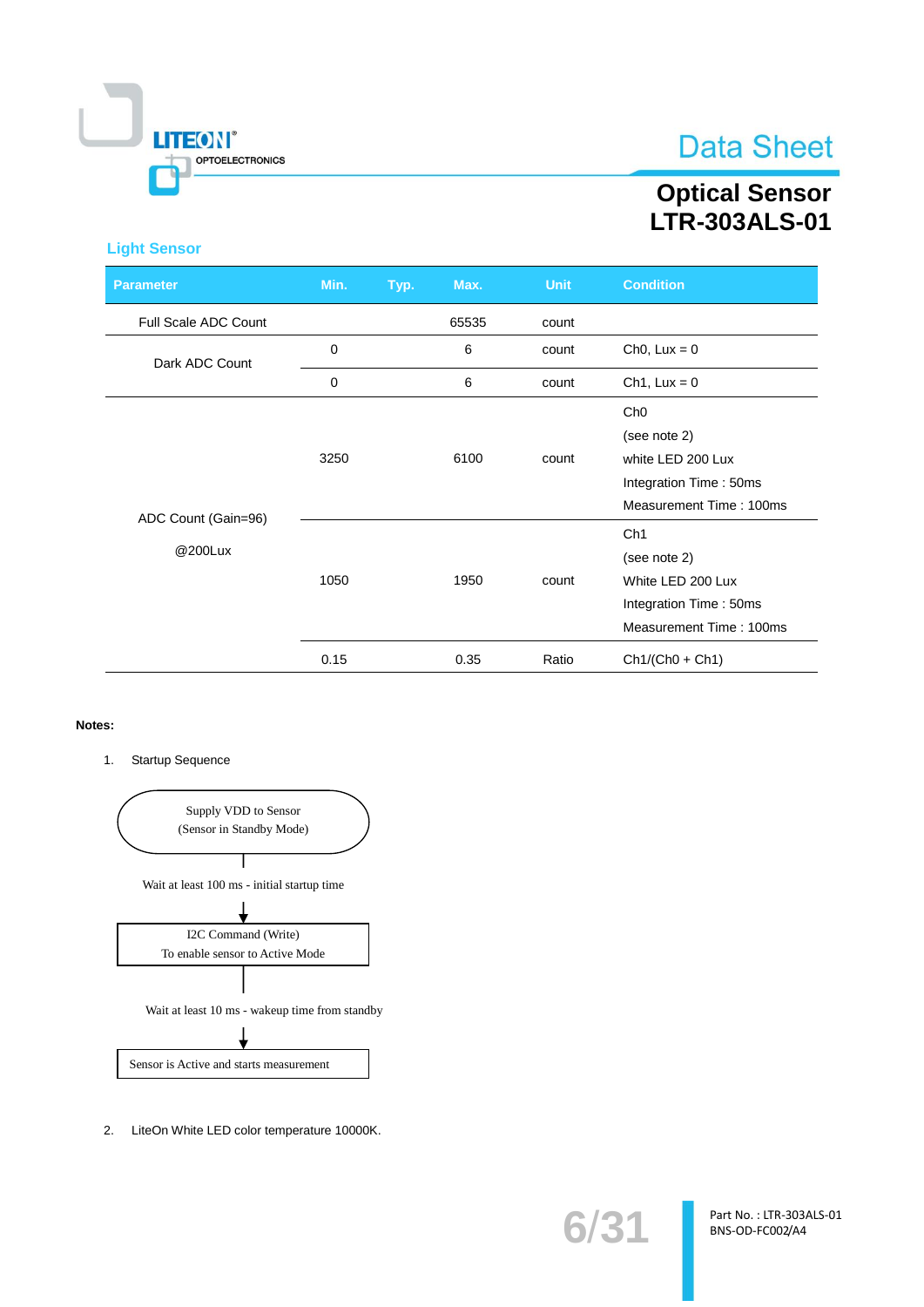

### **Optical Sensor** LTR-303ALS-01

#### **Typical Performance Curve**

All specifications are at VDD =  $3.0V$ ,  $T_{ope} = 25^{\circ}C$ , unless otherwise noted.







Figure 2: Viewing angle

 $7/31$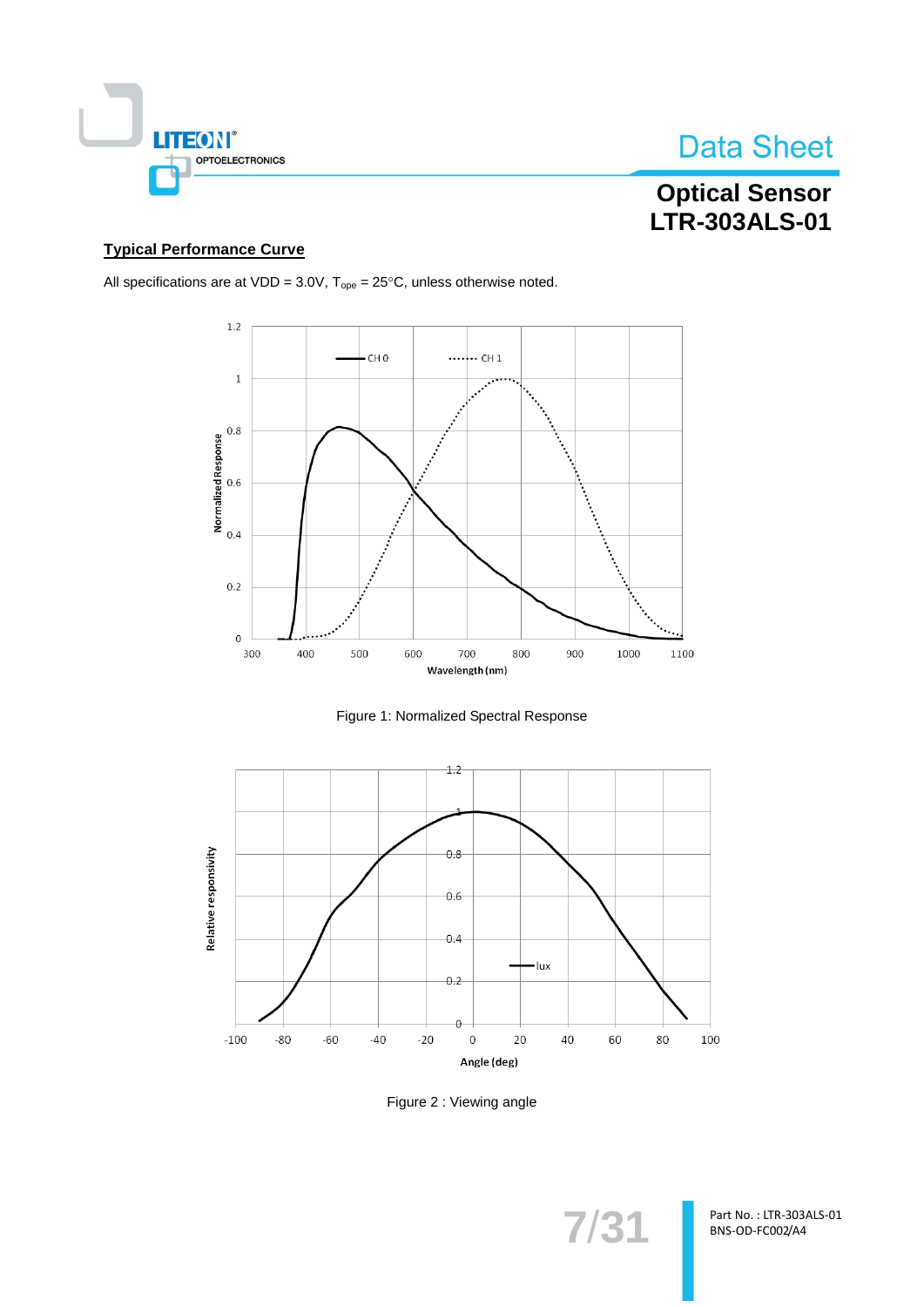





**THEON®** 

OPTOELECTRONICS





Figure 4 : Average Idd versus temperature

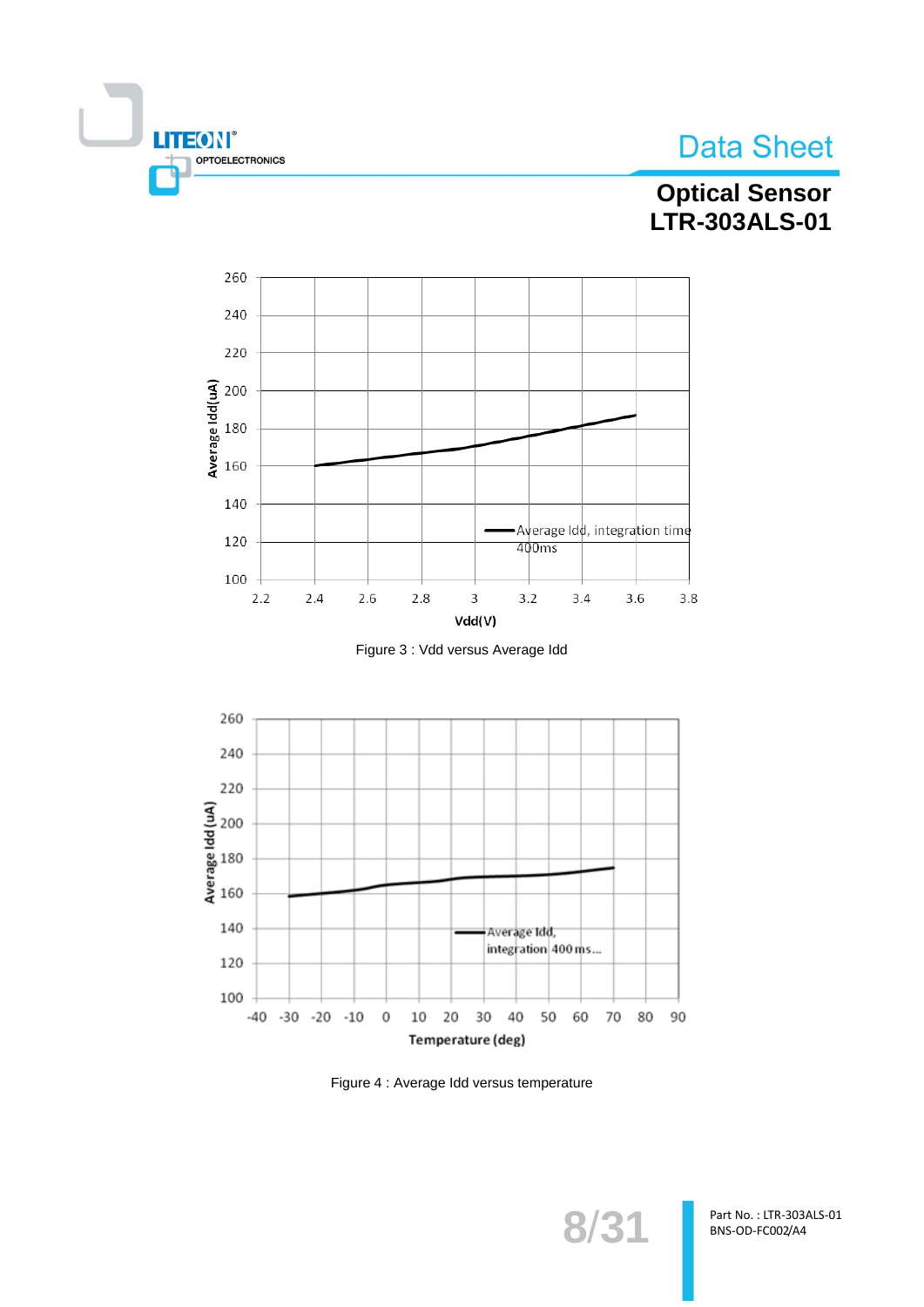

### **Optical Sensor** LTR-303ALS-01



Figure 5 : Output count ratio versus temperature

#### **Lux Formula**

Refer to Appendix A for the lux formula

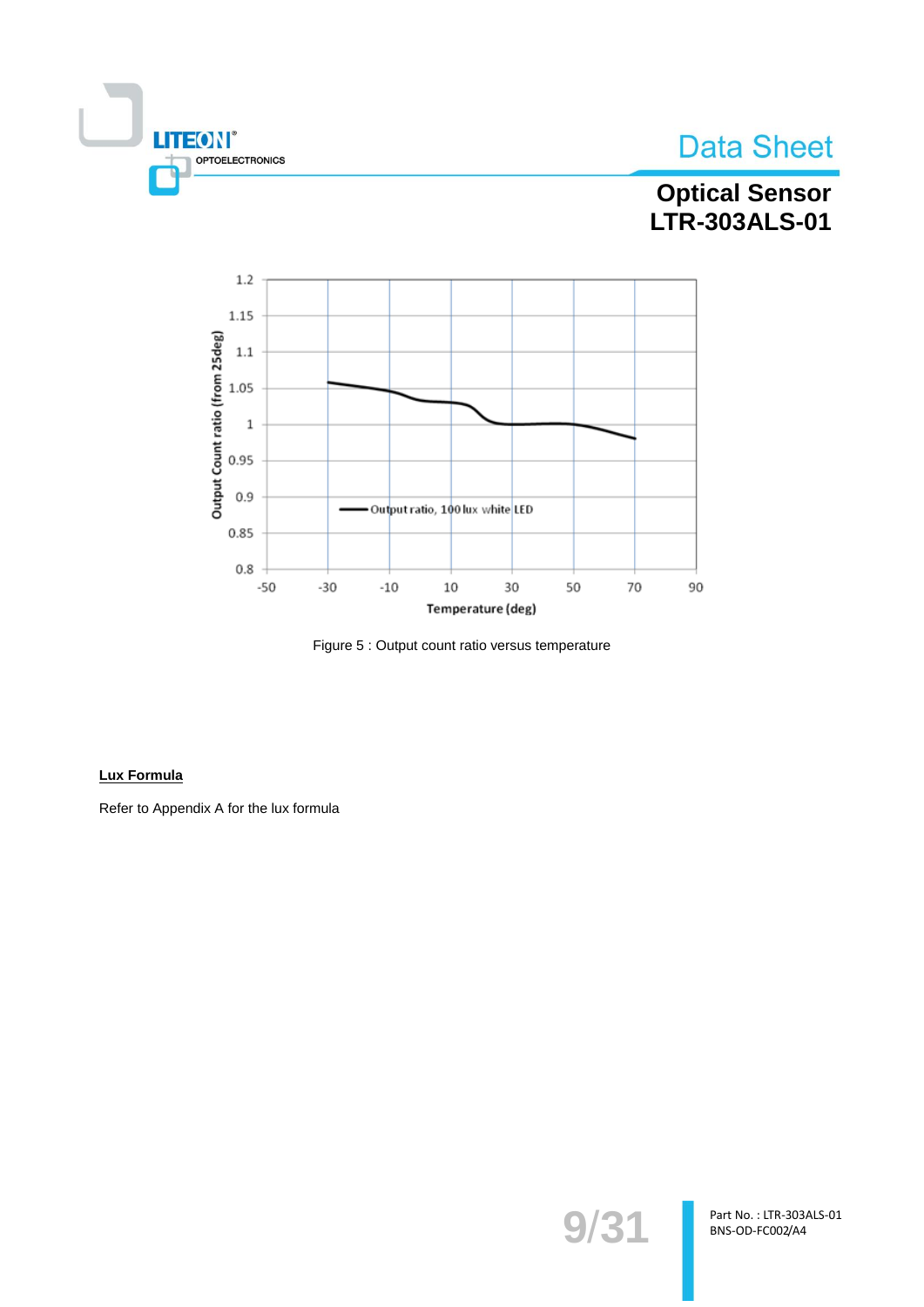

# **Optical Sensor<br>LTR-303ALS-01**

#### **AC Electrical Characteristics**

All specifications are at VBus = 1.8V,  $T_{ope} = 25^{\circ}C$ , unless otherwise noted.

| <b>Parameter</b>                                                                               | <b>Symbol</b>                     | Min. | Max. | <b>Unit</b> |
|------------------------------------------------------------------------------------------------|-----------------------------------|------|------|-------------|
| SCL clock frequency                                                                            | $f_{\rm SCL}$                     | 1    | 400  | kHz         |
| Bus free time between a STOP and START condition                                               | $t_{\mathit{BUF}}$                | 1.3  |      | <b>us</b>   |
| Hold time (repeated) START condition. After this period, the first<br>clock pulse is generated | $t_{HD;STA}$                      | 0.6  |      | <b>us</b>   |
| LOW period of the SCL clock                                                                    | $t_{LOW}$                         | 1.3  |      | <b>us</b>   |
| HIGH period of the SCL clock                                                                   | $t_{\rm \scriptscriptstyle HIGH}$ | 0.6  |      | <b>us</b>   |
| Set-up time for a repeated START condition                                                     | $t_{\textit{SU};STA}$             | 0.6  |      | <b>us</b>   |
| Set-up time for STOP condition                                                                 | $t_{\scriptscriptstyle SU;STO}$   | 0.6  |      | <b>us</b>   |
| Rise time of both SDA and SCL signals                                                          | $t_{r}$                           | 30   | 300  | ns          |
| Fall time of both SDA and SCL signals                                                          | $t_f$                             | 30   | 300  | ns          |
| Data hold time                                                                                 | $t_{HD;DAT}$                      | 0.3  | 0.9  | <b>us</b>   |
| Data setup time                                                                                | $t_{SU;DAT}$                      | 100  |      | ns          |
| Pulse width of spikes which must be suppressed by the input filter                             | $t_{\rm SP}$                      | 0    | 50   | ns          |



Definition of timing for I<sup>2</sup>C bus

10/31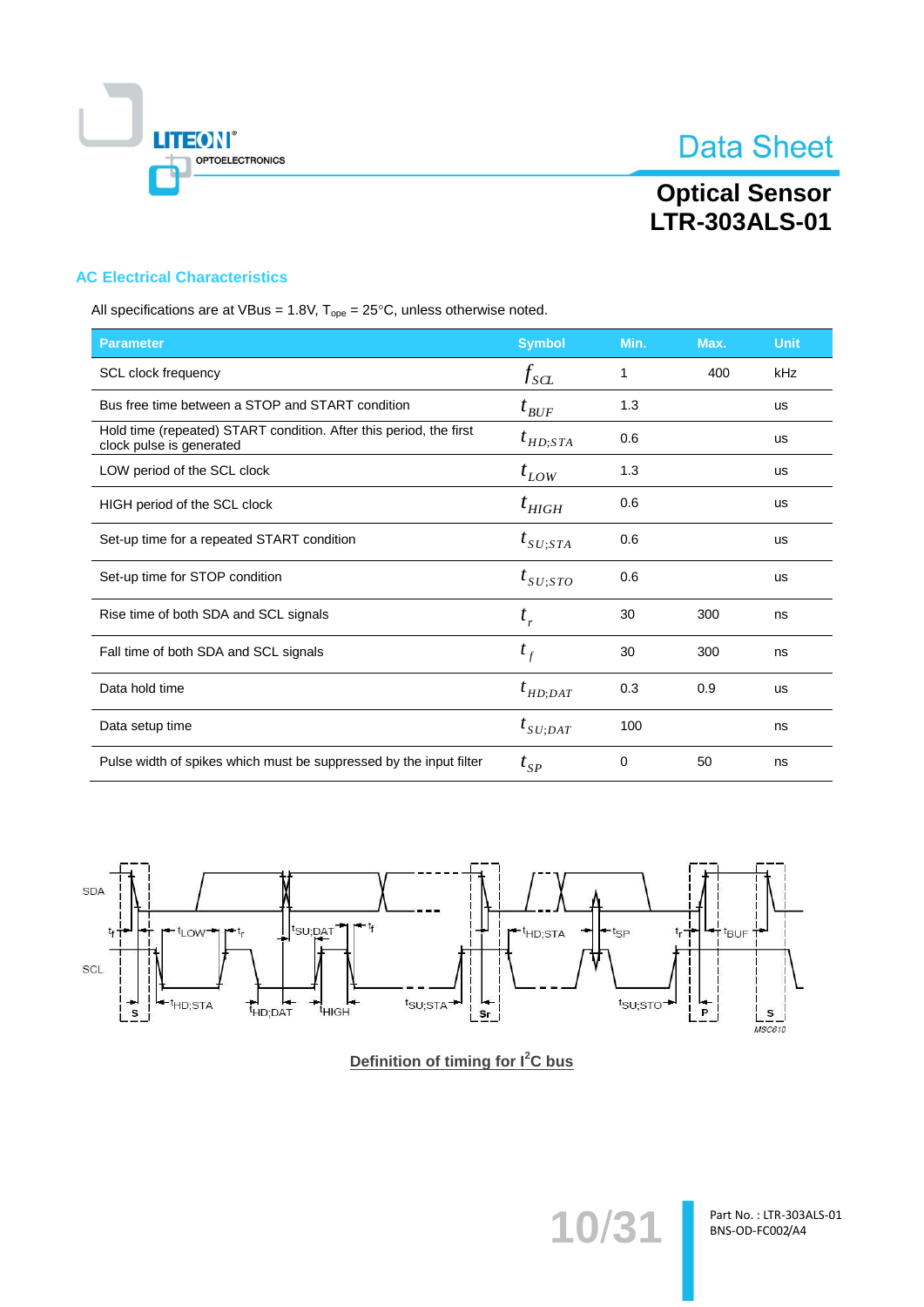

### **Optical Sensor LTR-303ALS-01**

### **9. Principles of Operation**

### l<sup>2</sup>C Protocols

 $\cdot$  I<sup>2</sup>C Write Protocol (type 1):



 $\cdot$  I<sup>2</sup>C Write Protocol (type 2):



 $\cdot$  I<sup>2</sup>C Read Protocol:



 $11/3$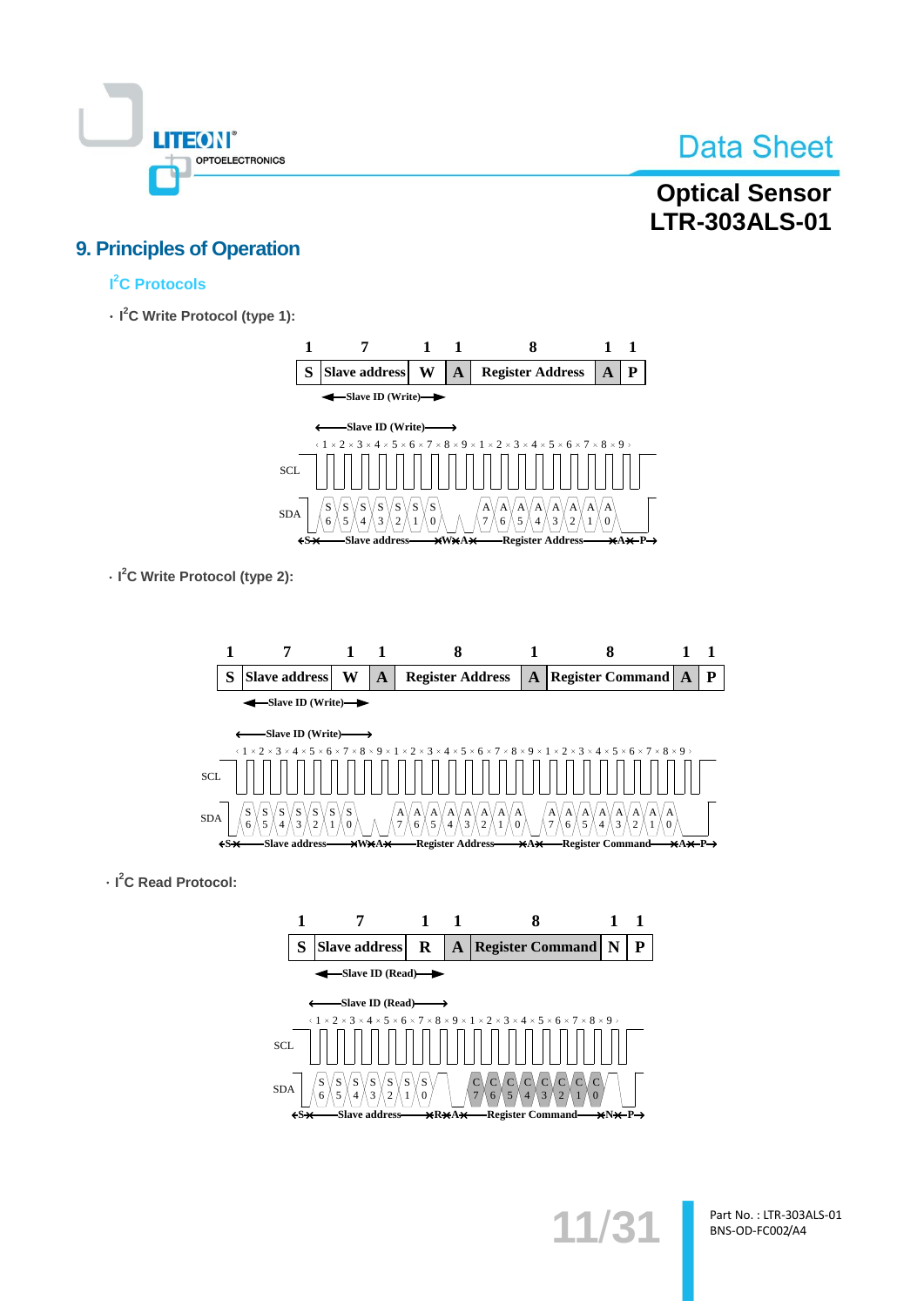|  | LITEON®                |  |
|--|------------------------|--|
|  | <b>OPTOELECTRONICS</b> |  |
|  |                        |  |

### **Optical Sensor LTR-303ALS-01**

· I<sup>2</sup>C Read (Combined format) Protocol:



#### I<sup>2</sup>C Slave Address

The 7 bits slave address for this sensor is 0x29H. A read/write bit should be appended to the slave address by the master device to properly communicate with the sensor.

| I <sup>2</sup> C Slave Address |         |                  |                  |      |      |                  |      |             |                    |
|--------------------------------|---------|------------------|------------------|------|------|------------------|------|-------------|--------------------|
| <b>Command</b>                 | (0x29H) |                  |                  |      |      |                  |      | W/R         |                    |
| <b>Type</b>                    | Bit7    | Bit <sub>6</sub> | Bit <sub>5</sub> | Bit4 | Bit3 | Bit <sub>2</sub> | Bit1 | <b>Bit0</b> | value <sup>1</sup> |
| <b>Write</b>                   | 0       |                  | 0                |      | 0    | 0                |      | 0           | 0x52H              |
| <b>Read</b>                    | 0       |                  | 0                |      | 0    | 0                |      |             | 0x53H              |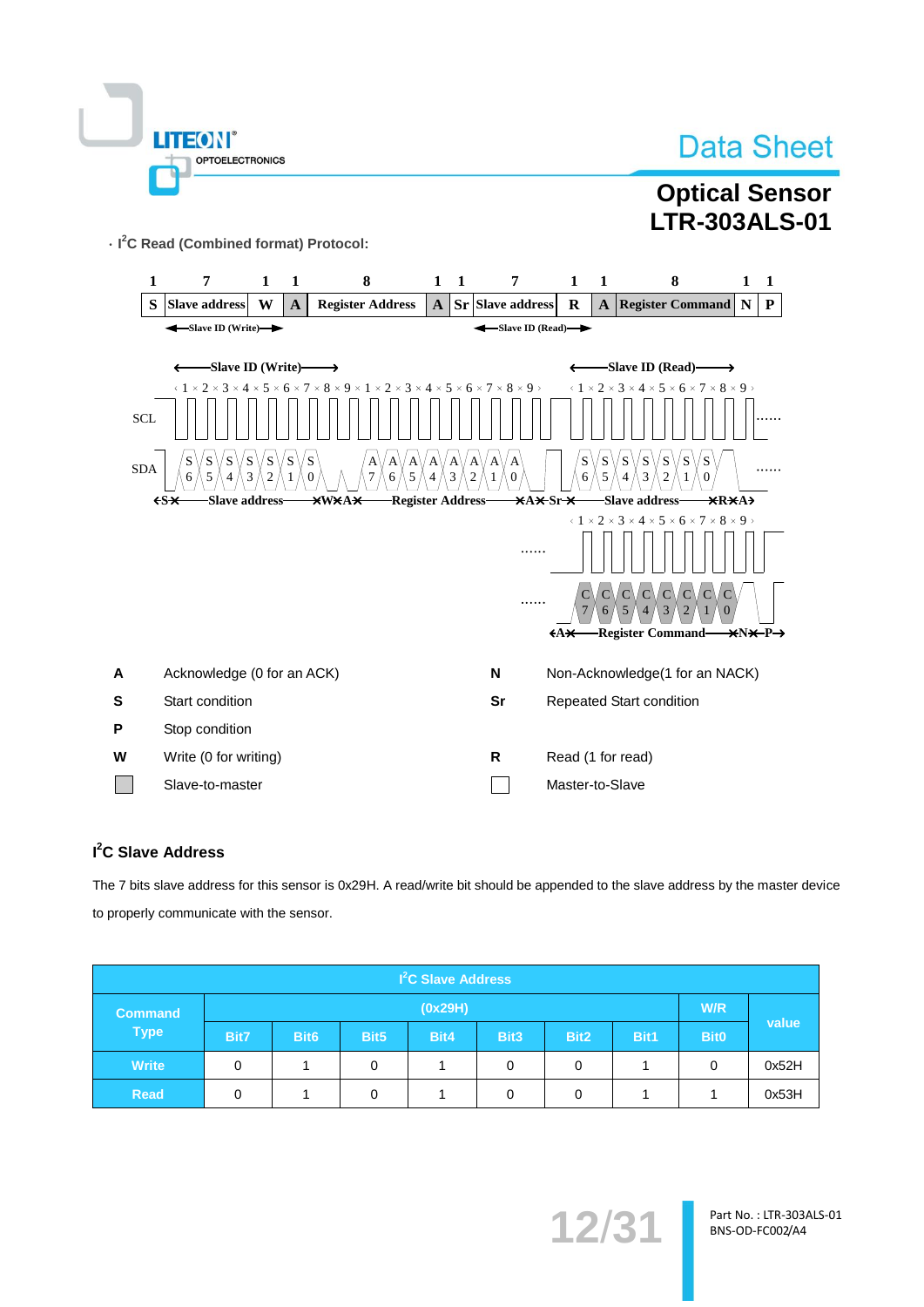

### **Optical Sensor LTR-303ALS-01**

#### **Register Set**

| <b>Addr</b> | R/N | <b>Register Name</b>     | <b>Description</b>                        | <b>Reset Value</b> |
|-------------|-----|--------------------------|-------------------------------------------|--------------------|
| 0x80        | R/W | ALS_CONTR                | ALS operation mode control SW reset       | 0x00               |
| 0x85        | R/W | ALS_MEAS_RATE            | ALS measurement rate in active mode       | 0x01               |
| 0x86        | R.  | PART_ID                  | Part Number ID and Revision ID            | 0xA0               |
| 0x87        | R   | MANUFAC_ID               | Manufacturer ID                           | 0x05               |
| 0x88        | R.  | ALS_DATA_CH1_0           | ALS measurement CH1 data, lower byte      | 0x00               |
| 0x89        | R.  | ALS_DATA_CH1_1           | ALS measurement CH1 data, upper byte      | 0x00               |
| 0x8A        | R   | ALS_DATA_CH0_0           | ALS measurement CH0 data, lower byte      | 0x00               |
| 0x8B        | R.  | ALS_DATA_CH0_1           | ALS measurement CH0 data, upper byte      | 0x00               |
| 0x8C        | R.  | ALS_STATUS               | ALS new data status                       | 0x00               |
| 0x8F        | R/W | <b>INTERRUPT</b>         | Interrupt settings                        | 0x08               |
| 0x97        | R/W | ALS_THRES_UP_0           | ALS interrupt upper threshold, lower byte | 0xFF               |
| 0x98        | R/W | ALS_THRES_UP_1           | ALS interrupt upper threshold, upper byte | 0xFF               |
| 0x99        | R/W | ALS_THRES_LOW_0          | ALS interrupt lower threshold, lower byte | 0x00               |
| 0x9A        | R/W | ALS_THRES_LOW_1          | ALS interrupt lower threshold, upper byte | 0x00               |
| 0x9E        | R/W | <b>INTERRUPT PERSIST</b> | ALS Interrupt persist setting             | 0x00               |

Notes:

- $1)$ When reading ALS data registers, read sequence should always be from lower address to higher address (E.g. For ALS data, Ch1 data should be read first followed by Ch0 data. Read sequence should be 0x88, 0x89, 0x8A, 0x8B. When 0x8B is read, all four ALS data registers will be populated with new set of data).
- 2) When setting of INTERRUPT register (addr 0x8F) is necessary, it should be done before the device is in Active mode.

13/31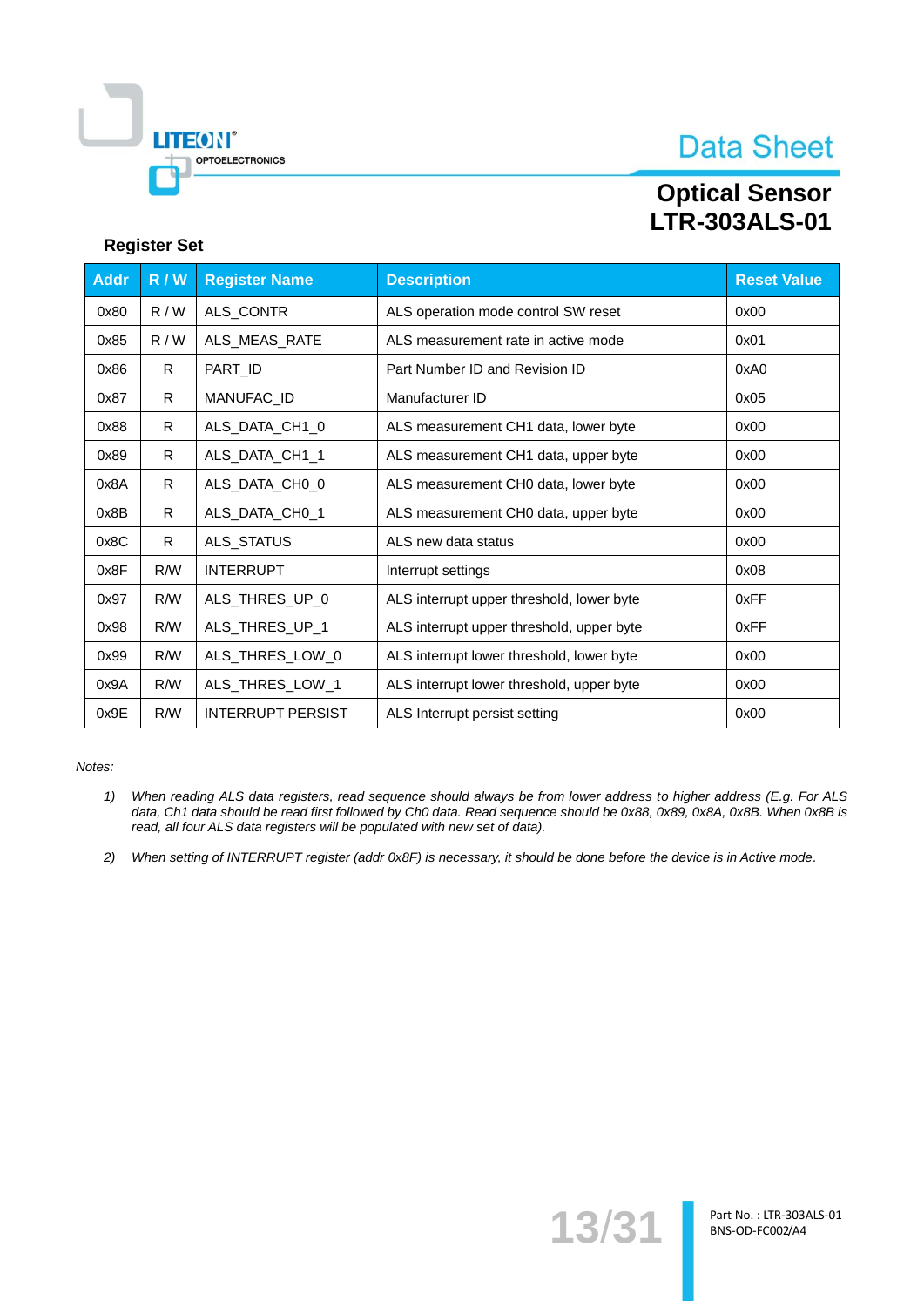

### **Optical Sensor LTR-303ALS-01**

#### **ALS\_CONTR Register (0x80)**

The ALS\_CONTR register controls the ALS Gain setting, ALS operation modes and software (SW) reset for the sensor. The ALS sensor can be set to either standby mode or active mode. At either of these modes, the  $1^2C$  circuitry is always active. The default mode after power up is standby mode. During standby mode, there is no ALS measurement performed but I<sup>2</sup>C communication is allowed to enable read/write to all the registers

| 0x80 | $ALS$ <sub>_</sub> CONTR (default = $0x00$ ) |                |           |                 |           |                     |           |                |
|------|----------------------------------------------|----------------|-----------|-----------------|-----------|---------------------|-----------|----------------|
|      | <b>B7</b>                                    | B <sub>6</sub> | <b>B5</b> | <b>B4</b>       | <b>B3</b> | <b>B2</b>           | <b>B1</b> | B <sub>0</sub> |
|      | <b>Reserved</b>                              |                |           | <b>ALS Gain</b> |           | SW Reset   ALS Mode |           |                |

| <b>Field</b> | <b>Bits</b>    | <b>Default</b> | <b>Type</b> | <b>Description</b>      |                                                        |
|--------------|----------------|----------------|-------------|-------------------------|--------------------------------------------------------|
| Reserved     | 7:5            | 000            | --          | --                      | MUST write to 000 (default)                            |
|              |                |                |             | 000                     | Gain 1X $\rightarrow$ 1 lux to 64k lux (default)       |
|              |                |                |             | 001                     | Gain 2X $\rightarrow$ 0.5 lux to 32k lux               |
|              |                |                |             | 010                     | Gain $4X \rightarrow 0.25$ lux to 16k lux              |
| ALS Gain     | 4:2            |                |             | 011                     | Gain 8X $\rightarrow$ 0.125 lux to 8k lux              |
|              |                | 000            | <b>RW</b>   | 100                     | Reserved                                               |
|              |                |                |             | 101                     | Reserved                                               |
|              |                |                |             | 110                     | Gain 48X $\rightarrow$ 0.02 lux to 1.3k lux            |
|              |                |                |             | 111                     | Gain $96X \rightarrow 0.01$ lux to 600 lux             |
|              |                |                |             | $\Omega$                | Initial start-up procedure is NOT started (default)    |
| SW reset     | 1              | $\mathbf 0$    | <b>RW</b>   | 1                       | Initial start-up procedure is started, bit has default |
|              |                |                |             |                         | value of 0 after start-up                              |
| ALS mode     | 0<br><b>RW</b> |                | $\Omega$    | Stand-by mode (default) |                                                        |
|              |                | 0              |             | 1                       | Active mode                                            |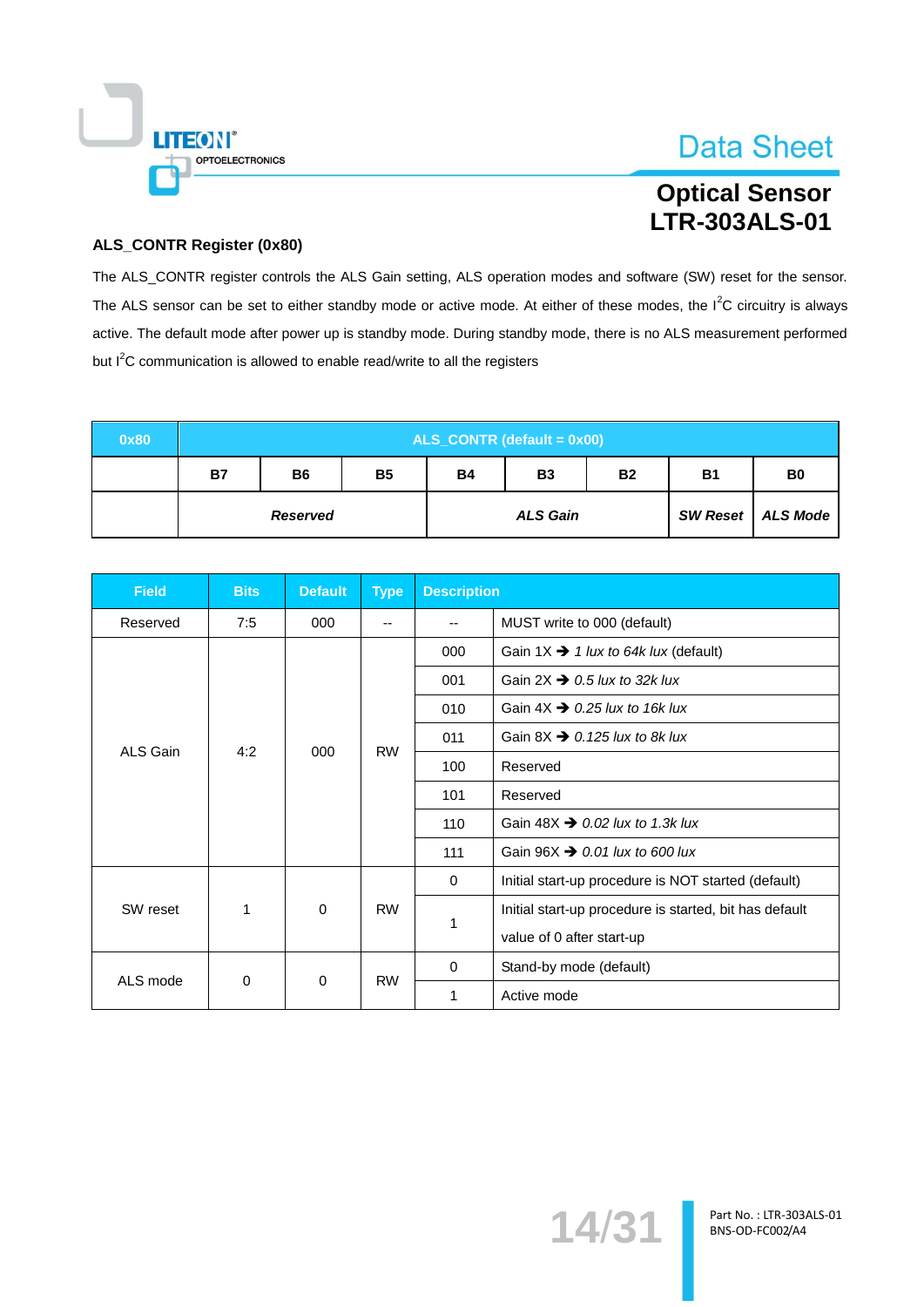

### **Optical Sensor LTR-303ALS-01**

#### ALS\_MEAS\_RATE Register (0x85)

The ALS\_MEAS\_RATE register controls the integration time and timing of the periodic measurement of the ALS in active mode. ALS Measurement Repeat Rate is the interval between ALS\_DATA registers update. ALS Integration Time is the measurement time for each ALS cycle. ALS Integration Time must be set to be equal or smaller than the ALS Measurement Repeat Rate. If ALS Integration Time is set to be bigger than ALS Measurement Repeat Rate, it will be automatically reset to be equal to ALS Measurement Repeat Rate by the IC internally.

| 0x85 |                 |                                                                           |  |                             |  |  |                                    |  |  |  |  |  |
|------|-----------------|---------------------------------------------------------------------------|--|-----------------------------|--|--|------------------------------------|--|--|--|--|--|
|      | <b>B7</b>       | <b>B5</b><br>B6<br><b>B2</b><br><b>B1</b><br>B0<br><b>B4</b><br><b>B3</b> |  |                             |  |  |                                    |  |  |  |  |  |
|      | <b>Reserved</b> |                                                                           |  | <b>ALS Integration Time</b> |  |  | <b>ALS Measurement Repeat Rate</b> |  |  |  |  |  |

| <b>Field</b>        | <b>Bits</b> | <b>Default</b> | <b>Type</b> | <b>Description</b> |                          |
|---------------------|-------------|----------------|-------------|--------------------|--------------------------|
| Reserved            | 7:6         | $00\,$         | --          | --                 | $\overline{\phantom{a}}$ |
|                     |             |                |             | 000                | 100ms (default)          |
|                     |             |                |             | 001                | 50ms                     |
|                     |             |                |             | 010                | 200ms                    |
| <b>ALS</b>          | 5:3         | 000            | <b>RW</b>   | 011                | 400ms                    |
| integration<br>time |             |                |             | 100                | <b>150ms</b>             |
|                     |             |                |             | 101                | 250ms                    |
|                     |             |                |             | 110                | 300ms                    |
|                     |             |                |             | 111                | 350ms                    |
|                     |             |                |             | 000                | 50ms                     |
|                     |             |                |             | 001                | 100ms                    |
|                     |             |                |             | 010                | 200ms                    |
| <b>ALS</b>          | 2:0         | 011            | <b>RW</b>   | 011                | 500ms (default)          |
| measurement<br>rate |             |                |             | 100                | 1000ms                   |
|                     |             |                |             | 101                |                          |
|                     |             |                |             | 110                | 2000ms                   |
|                     |             |                |             | 111                |                          |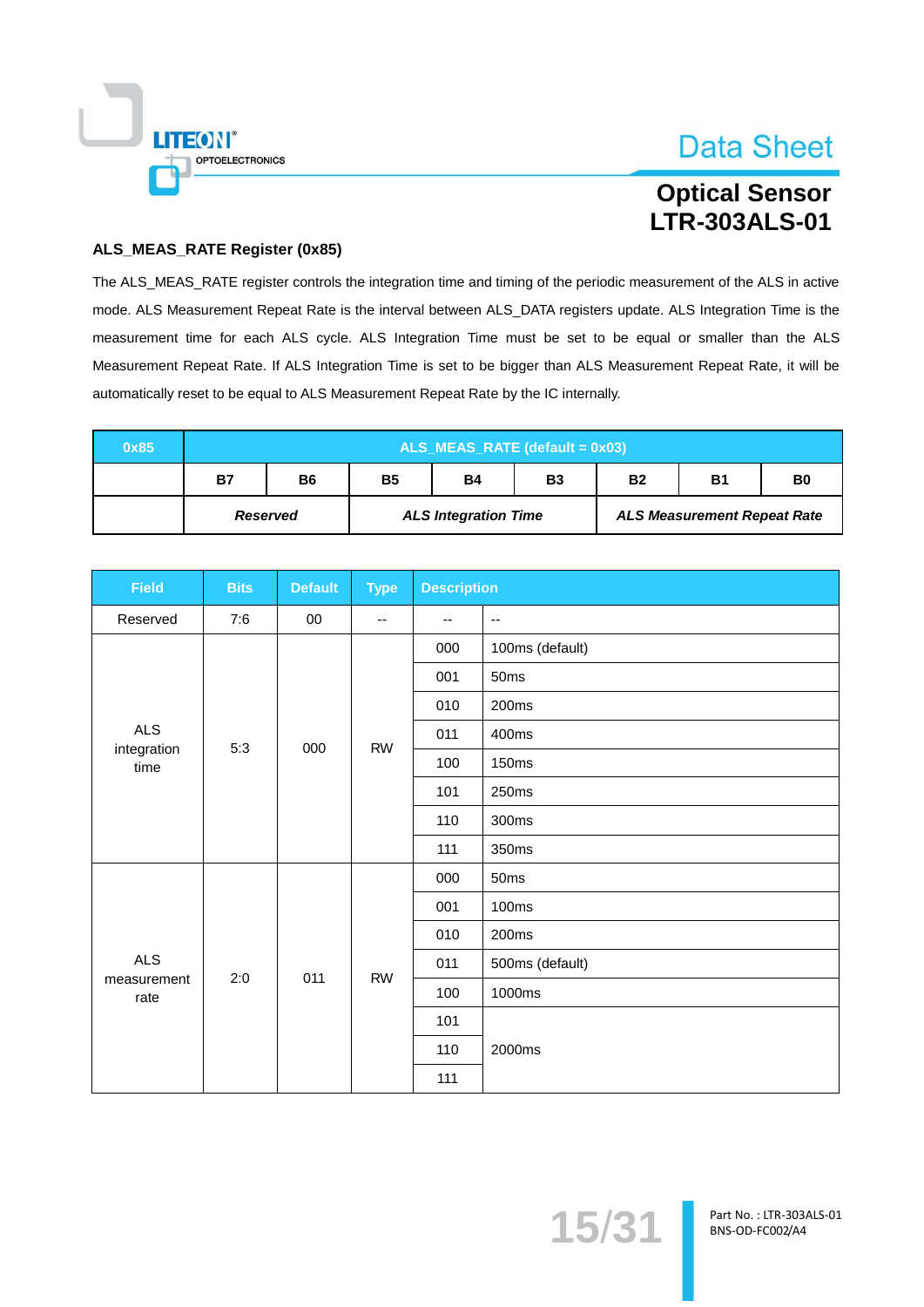

### **Optical Sensor** LTR-303ALS-01

#### PART\_ID Register (0x86) (Read Only)

The PART\_ID register defines the part number and revision identification of the sensor.

| 0x86 | PART_ID (default = 0xA0) |                                                                                              |                       |  |                    |  |  |  |  |  |  |  |
|------|--------------------------|----------------------------------------------------------------------------------------------|-----------------------|--|--------------------|--|--|--|--|--|--|--|
|      | <b>B7</b>                | <b>B5</b><br><b>B2</b><br><b>B1</b><br><b>B6</b><br><b>B3</b><br><b>B4</b><br>B <sub>0</sub> |                       |  |                    |  |  |  |  |  |  |  |
|      |                          |                                                                                              | <b>Part Number ID</b> |  | <b>Revision ID</b> |  |  |  |  |  |  |  |

| <b>Field</b>       | <b>Bits</b> | <b>Default</b> | Type | <b>Description</b> |
|--------------------|-------------|----------------|------|--------------------|
| Part Number ID     | 7:4         | 1010           | R    | Part ID 0x0AH      |
| <b>Revision ID</b> | 3:0         | 0000           |      | Revision ID 0x00H  |

#### MANUFAC\_ID Register (0x87) (Read Only)

The MANUFAC\_ID register defines the manufacturer identification of the sensor.

| 0x87 | $MANUFACID$ (default = 0x05) |                                                                                              |  |  |  |  |  |  |  |  |  |  |
|------|------------------------------|----------------------------------------------------------------------------------------------|--|--|--|--|--|--|--|--|--|--|
|      | <b>B7</b>                    | <b>B4</b><br><b>B5</b><br><b>B2</b><br><b>B1</b><br>B <sub>0</sub><br><b>B3</b><br><b>B6</b> |  |  |  |  |  |  |  |  |  |  |
|      |                              | <b>Manufacturer ID</b>                                                                       |  |  |  |  |  |  |  |  |  |  |

| Field           | <b>Bits</b> | <b>Default</b> | <b>Type</b> | <b>Description</b>      |
|-----------------|-------------|----------------|-------------|-------------------------|
| Manufacturer ID | 7:0         | 00000101       | R           | Manufacturer ID (0x05H) |

 $16/3$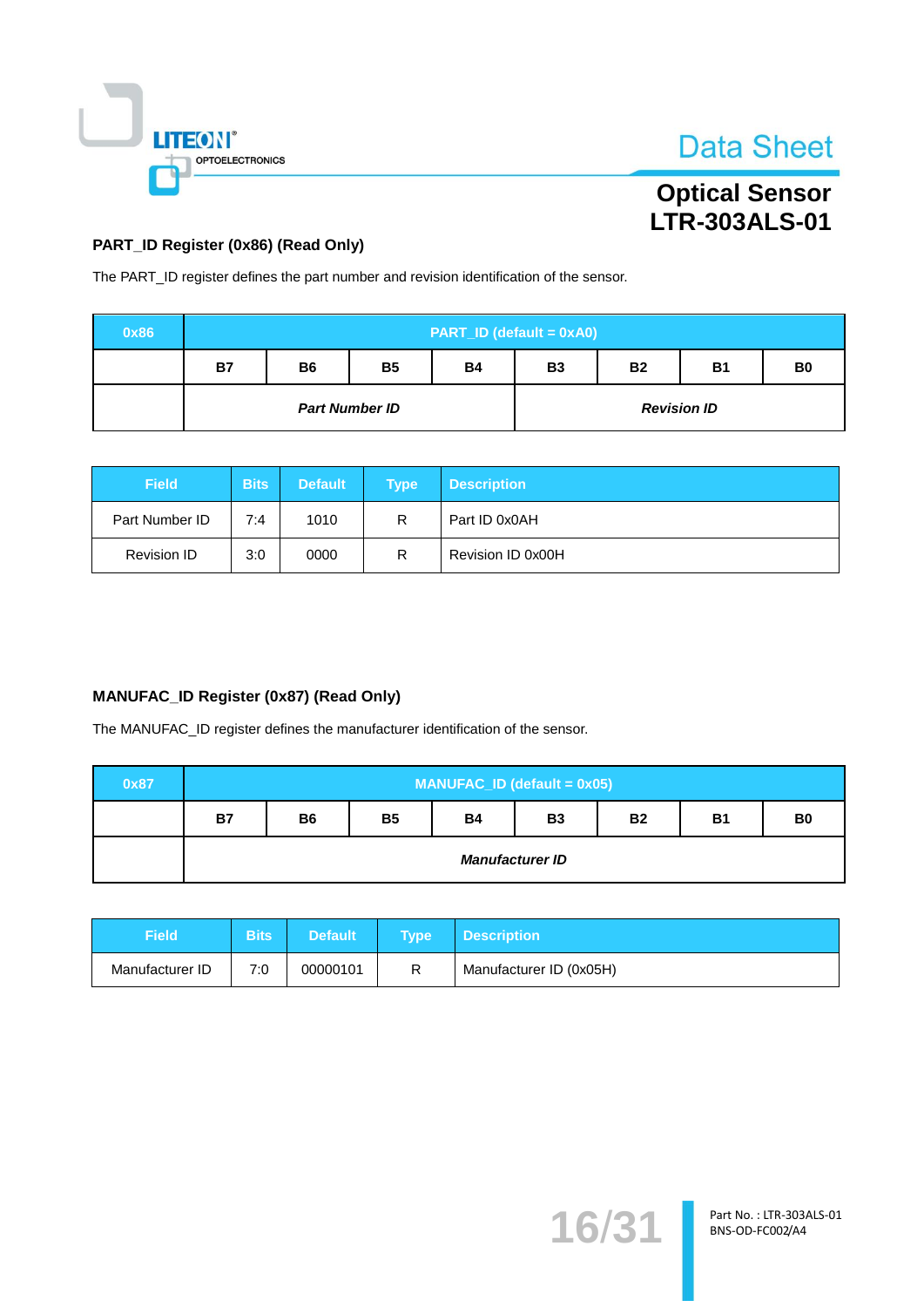

### **Optical Sensor LTR-303ALS-01**

#### ALS\_DATA\_CH1 Register (0x88 / 0x89) (Read Only)

The ALS\_DATA registers should be read as a group, with the lower address read back first (i.e. read 0x88 first, then read 0x89). These two registers should also be read before reading channel-0 data (from registers 0x8A, 0x8B).

When the I<sup>2</sup>C read operation starts, all four ALS data registers are locked until the I<sup>2</sup>C read operation of register 0x8B is completed. This will ensure that the data in the registers is from the same measurement even if an additional integration cycle ends during the read operation. New measurement data is stored into temporary registers and the ALS\_DATA registers are updated as soon as there is no on-going  $I<sup>2</sup>C$  read operation.

The ALS ADC channel-1 data is expressed as a 16-bit data spread over two registers. The ALS\_DATA\_CH1\_0 and ALS\_DATA\_CH1\_1 registers provide the lower and upper byte respectively.

| 0x88 | $ALS$ _DATA_CH1_0 (default = 0x00)                                                            |                         |  |  |  |  |  |  |  |  |  |
|------|-----------------------------------------------------------------------------------------------|-------------------------|--|--|--|--|--|--|--|--|--|
|      | <b>B5</b><br><b>B4</b><br><b>B3</b><br><b>B7</b><br><b>B2</b><br><b>B1</b><br><b>B6</b><br>B0 |                         |  |  |  |  |  |  |  |  |  |
|      |                                                                                               | <b>ALS Data Ch1 Low</b> |  |  |  |  |  |  |  |  |  |

| 0x89 | $ALS$ _DATA_CH1_1 (default = 0x00) |                                                                                              |  |  |  |  |  |  |  |  |  |  |
|------|------------------------------------|----------------------------------------------------------------------------------------------|--|--|--|--|--|--|--|--|--|--|
|      | <b>B7</b>                          | <b>B4</b><br><b>B3</b><br><b>B5</b><br>B <sub>0</sub><br><b>B2</b><br><b>B1</b><br><b>B6</b> |  |  |  |  |  |  |  |  |  |  |
|      |                                    | <b>ALS Data Ch1 High</b>                                                                     |  |  |  |  |  |  |  |  |  |  |

| <b>Field</b>      | <b>Bits</b><br><b>Address</b> |     | <b>Default</b><br>Type |   | <b>Description</b>                |  |
|-------------------|-------------------------------|-----|------------------------|---|-----------------------------------|--|
| ALS Data Ch1 Low  | 0x88                          | 7:0 | 00000000               | R | ALS ADC channel 1 lower byte data |  |
| ALS Data Ch1 High | 0x89                          | 7:0 | 00000000               | R | ALS ADC channel 1 upper byte data |  |

 $17/3$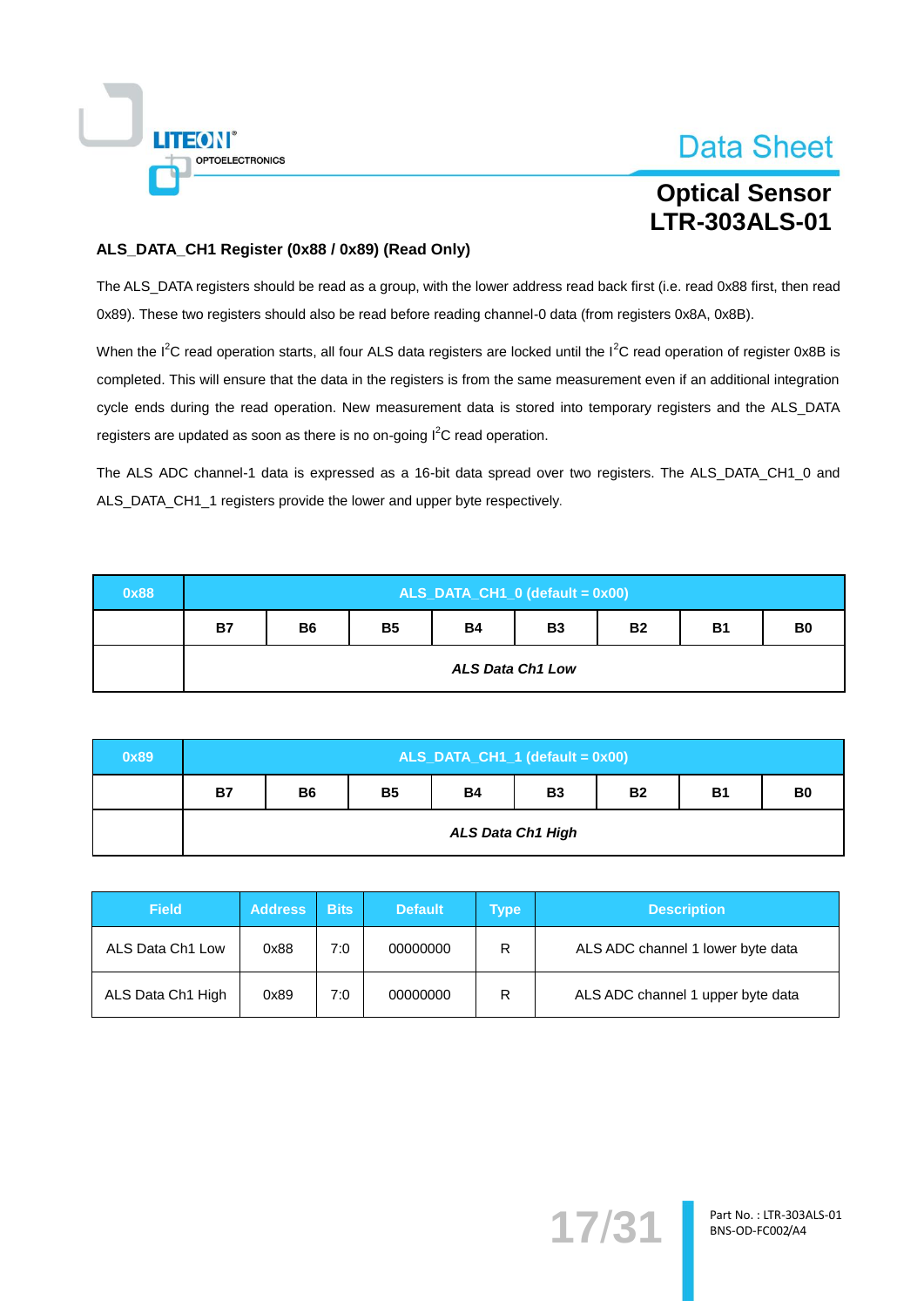

### **Optical Sensor LTR-303ALS-01**

#### ALS\_DATA\_CH0 Register (0x8A / 0x8B) (Read Only)

These two registers should be read after reading channel-1 data (from registers 0x88, 0x89). Lower address register should be read first (i.e. read 0x8A first, then read 0x8B). See ALS\_DATA\_CH1 register information above. The ALS ADC channel-0 data is expressed as a 16-bit data spread over two registers. The ALS\_DATA\_CH0\_0 and ALS\_DATA\_CH0\_1 registers provide the lower and upper byte respectively.

| 0x8A | ALS_DATA_CH0_0 (default = 0x00) |                         |           |           |           |           |           |                |  |  |  |
|------|---------------------------------|-------------------------|-----------|-----------|-----------|-----------|-----------|----------------|--|--|--|
|      | <b>B7</b>                       | <b>B6</b>               | <b>B5</b> | <b>B4</b> | <b>B3</b> | <b>B2</b> | <b>B1</b> | B <sub>0</sub> |  |  |  |
|      |                                 | <b>ALS Data Ch0 Low</b> |           |           |           |           |           |                |  |  |  |

| 0x8B | $ALS$ _DATA_CH0_1 (default = 0x00) |                                                                                              |  |  |  |  |  |  |  |  |  |  |
|------|------------------------------------|----------------------------------------------------------------------------------------------|--|--|--|--|--|--|--|--|--|--|
|      | <b>B7</b>                          | <b>B5</b><br><b>B4</b><br><b>B3</b><br>B <sub>0</sub><br><b>B1</b><br><b>B6</b><br><b>B2</b> |  |  |  |  |  |  |  |  |  |  |
|      |                                    | <b>ALS Data Ch0 High</b>                                                                     |  |  |  |  |  |  |  |  |  |  |

| <b>Field</b>                 | <b>Address</b> | <b>Bits</b> | <b>Default</b> | Type | <b>Description</b>                |
|------------------------------|----------------|-------------|----------------|------|-----------------------------------|
| ALS Data Ch <sub>0</sub> Low | 0x8A           | 7:0         | 00000000       | R    | ALS ADC channel 0 lower byte data |
| ALS Data Ch0 High            | 0x8B           | 7:0         | 00000000       | R    | ALS ADC channel 0 upper byte data |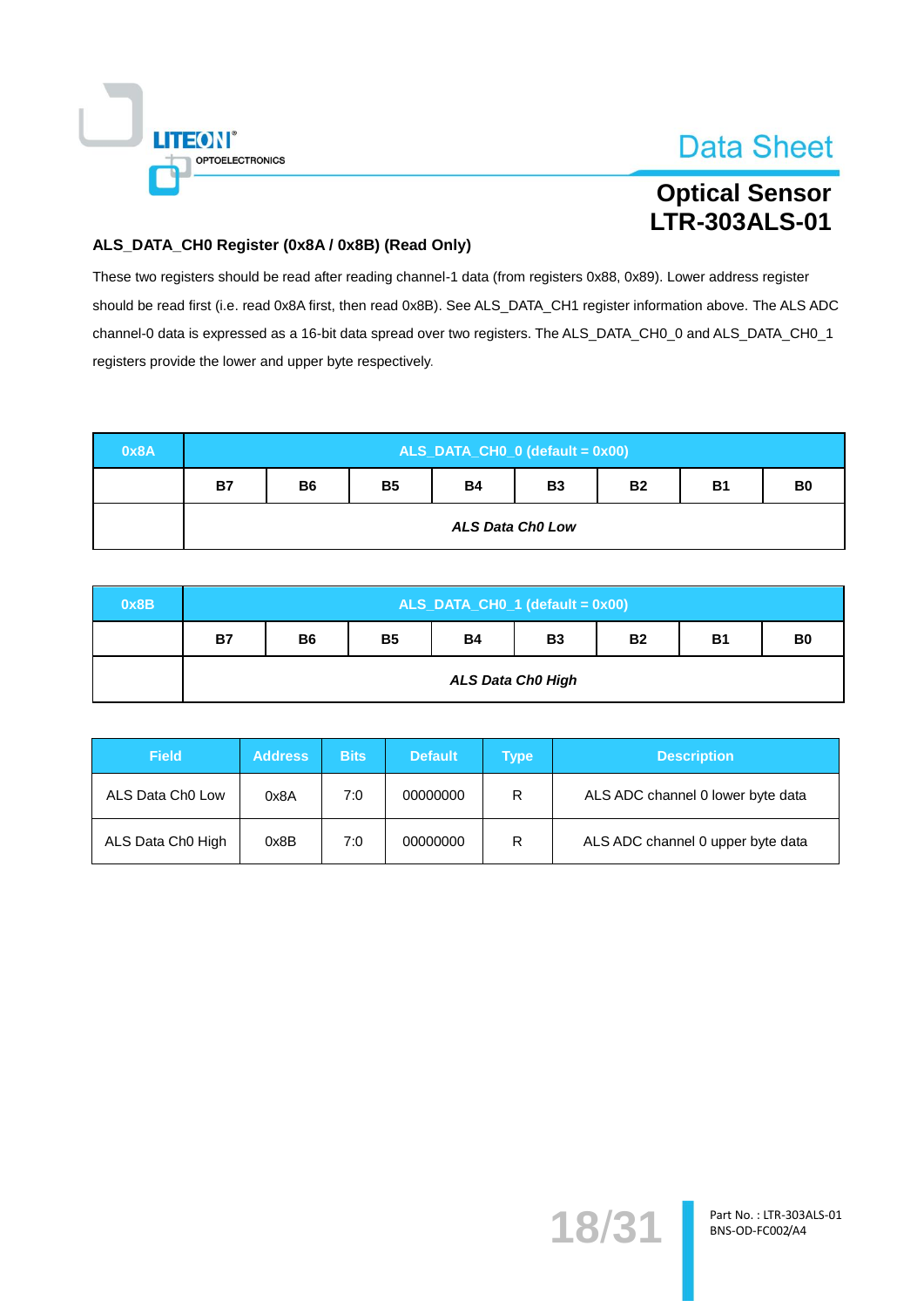

### **Optical Sensor LTR-303ALS-01**

#### ALS\_ STATUS Register (0x8C) (Read Only)

The ALS\_STATUS register stores the information about ALS data status. New data means data has not been read yet. When the measurement is completed and data is written to the data register, the data status bit will be set to logic 1. When the data register is read, the data status bit will be set to logic 0.

Interrupt status determines if the ALS interrupt criteria are met. It will check if the ALS measurement data is outside of the range defined by the upper and lower threshold limits.

| 0x8C |                                 | $ALS\_STATUS$ (default = 0x00) |                 |           |                                                 |                                  |           |                 |  |  |  |
|------|---------------------------------|--------------------------------|-----------------|-----------|-------------------------------------------------|----------------------------------|-----------|-----------------|--|--|--|
|      | <b>B7</b>                       | <b>B6</b>                      | <b>B5</b>       | <b>B4</b> | <b>B3</b>                                       | <b>B2</b>                        | <b>B1</b> | B <sub>0</sub>  |  |  |  |
|      | <b>ALS Data</b><br><b>Valid</b> |                                | <b>ALS Gain</b> |           | <b>ALS</b><br><b>Interrupt</b><br><b>Status</b> | <b>ALS Data</b><br><b>Status</b> |           | <b>Reserved</b> |  |  |  |

| <b>Field</b>   | <b>Bits</b>    | <b>Default</b> | <b>Type</b>  | <b>Description</b> |                                          |
|----------------|----------------|----------------|--------------|--------------------|------------------------------------------|
| ALS Data Valid | $\overline{7}$ | $\Omega$       | R            | $\Omega$           | ALS Data is Valid (default)              |
|                |                |                |              | 1                  | ALS Data is Invalid                      |
|                |                |                |              | 000                | ALS measured data in Gain 1X (default)   |
|                |                |                |              | 001                | ALS measured data in Gain 2X             |
|                |                |                |              | 010                | ALS measured data in Gain 4X             |
| ALS Data Gain  | 6:4            |                | R            | 011                | ALS measured data in Gain 8X             |
| Range          |                | 000            |              | 100                | Invalid                                  |
|                |                |                |              | 101                | Invalid                                  |
|                |                |                |              | 110                | ALS measured data in Gain 48X            |
|                |                |                |              | 111                | ALS measured data in Gain 96X            |
| ALS interrupt  | 3              |                | $\mathsf{R}$ | $\Omega$           | Interrupt signal INACTIVE (default)      |
| status         |                | 0              |              |                    | Interrupt signal ACTIVE                  |
| ALS data       |                |                |              | $\Omega$           | OLD data (data already read), (default)  |
| status         | $\overline{2}$ | 0              | R            | 1                  | NEW data (first time data is being read) |
| Reserved       | 1:0            | 00             | R            | --                 | Don't care                               |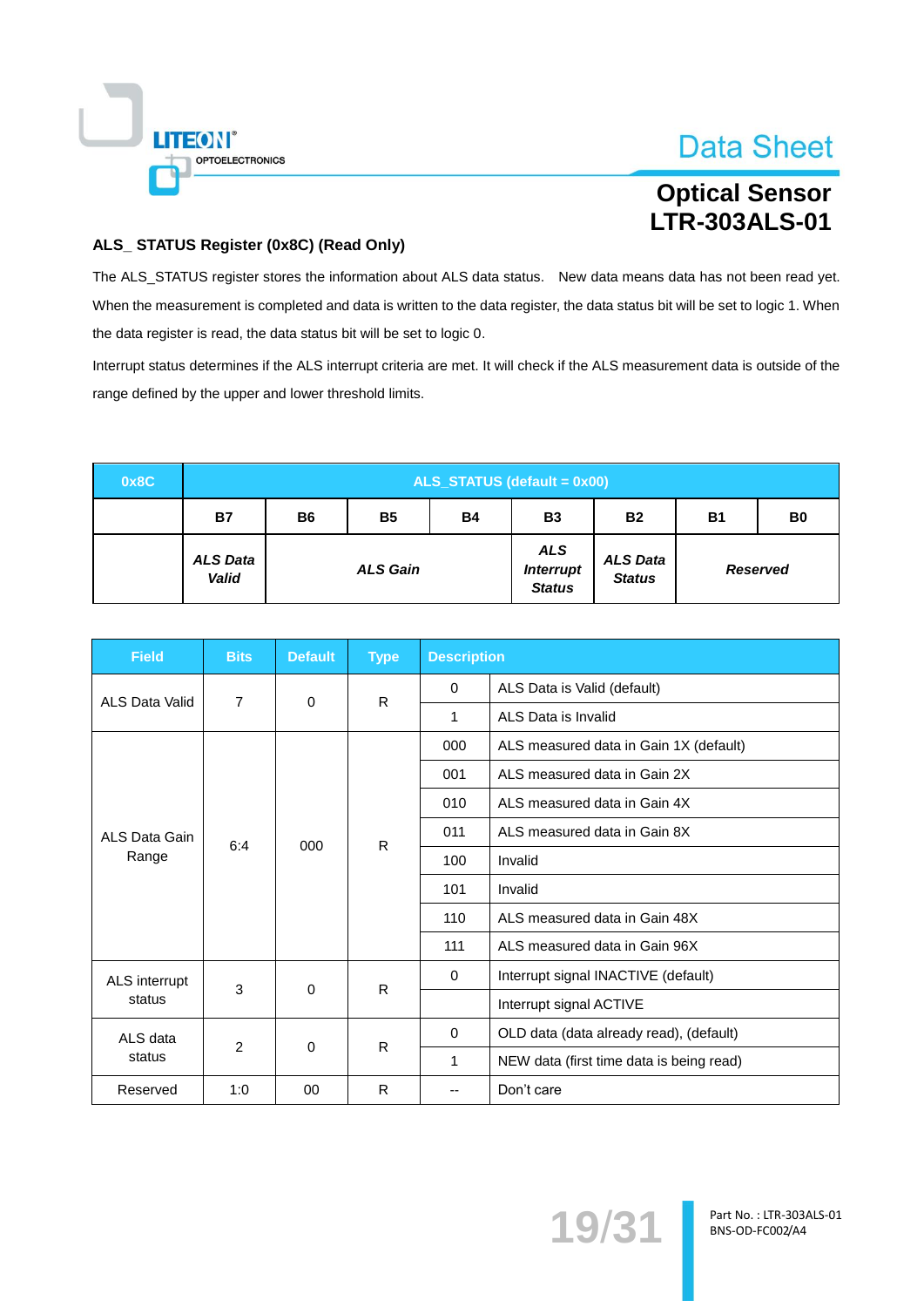

### **Optical Sensor** LTR-303ALS-01

#### **INTERRUPT Register (0x8F) (Read Only)**

The INTERRUPT register controls the operation of the interrupt pin and functions. When the Interrupt Mode is set to 00, the INT output pin 2 is inactive / disabled and will not trigger any interrupt.

Note that when this register is to be set with values other than its default values, it should be set before device is in Active mode.

| 0x8F | <b>INTERRUPT (default = 0x08)</b> |           |                 |           |           |                                     |                                 |                 |  |
|------|-----------------------------------|-----------|-----------------|-----------|-----------|-------------------------------------|---------------------------------|-----------------|--|
|      | <b>B7</b>                         | <b>B6</b> | <b>B5</b>       | <b>B4</b> | <b>B3</b> | <b>B2</b>                           | <b>B1</b>                       | B <sub>0</sub>  |  |
|      |                                   |           | <b>Reserved</b> |           |           | <b>Interrupt</b><br><b>Polarity</b> | <b>Interrupt</b><br><b>Mode</b> | <b>Reserved</b> |  |

| <b>Field</b>    | <b>Bits</b>    | <b>Default</b> | <b>Type</b> | <b>Description</b> |                                                                                       |  |  |
|-----------------|----------------|----------------|-------------|--------------------|---------------------------------------------------------------------------------------|--|--|
| <b>RESERVED</b> | 7:3            | 00001          |             | --                 | Must write as 00000<br>Bit B3 is "1" (default) but it has no impact on<br>performance |  |  |
| Interrupt       | $\mathfrak{p}$ | $\Omega$       | <b>RW</b>   | 0                  | INT pin is considered active when it is a logic 0<br>(default)                        |  |  |
| Polarity        |                |                |             |                    | INT pin is considered active when it is a logic 1                                     |  |  |
| Interrupt Mode  |                | $\Omega$       | <b>RW</b>   | $\mathbf{0}$       | Interrupt pin is INACTIVE / high impedance state<br>(default)                         |  |  |
|                 |                |                |             | 1                  | ALS measurement can trigger interrupt                                                 |  |  |
| <b>RESERVED</b> | $\Omega$       | $\Omega$       |             |                    | Don't care                                                                            |  |  |

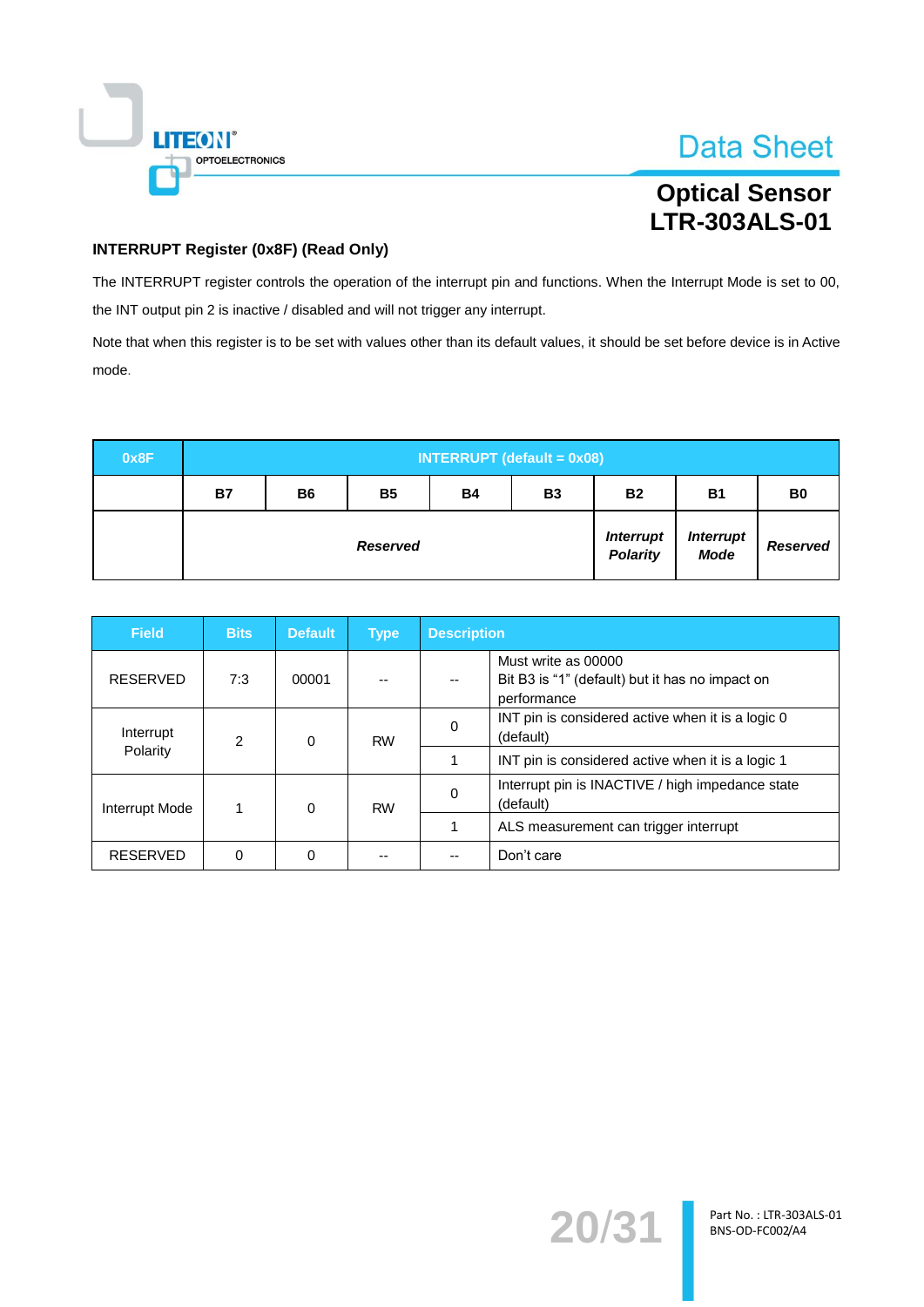

### **Optical Sensor LTR-303ALS-01**

#### ALS\_THRES Register (0x97 / 0x98 / 0x99 / 0x9A)

The ALS\_THRES\_UP and ALS\_THRES\_LOW registers determines the upper and lower limit of the interrupt threshold value respectively. These two values form a range and the interrupt function compares if the measurement value in ALS\_DATA registers is inside or outside the range. The interrupt function is active if the measurement data is outside the range defined by the upper and lower limits. The data format for ALS\_THRES must be the same as ALS\_DATA registers.

| 0x97 | ALS_THRES_UP_0 (default = 0xFF) |                                                                                              |  |  |  |  |  |  |  |  |
|------|---------------------------------|----------------------------------------------------------------------------------------------|--|--|--|--|--|--|--|--|
|      | <b>B7</b>                       | <b>B5</b><br><b>B4</b><br><b>B2</b><br><b>B1</b><br>B <sub>0</sub><br><b>B6</b><br><b>B3</b> |  |  |  |  |  |  |  |  |
|      |                                 | <b>ALS Upper Threshold Low</b>                                                               |  |  |  |  |  |  |  |  |

| 0x98 | ALS_THRES_UP_1 (default = 0xFF) |                                                                                              |  |                                 |  |  |  |  |  |  |
|------|---------------------------------|----------------------------------------------------------------------------------------------|--|---------------------------------|--|--|--|--|--|--|
|      | <b>B7</b>                       | <b>B5</b><br><b>B2</b><br><b>B4</b><br><b>B3</b><br><b>B1</b><br>B <sub>0</sub><br><b>B6</b> |  |                                 |  |  |  |  |  |  |
|      |                                 |                                                                                              |  | <b>ALS Upper Threshold High</b> |  |  |  |  |  |  |

| 0x99 |           | ALS_THRES_LOW_0 (default = 0x00)                                                 |  |  |  |  |  |  |  |  |
|------|-----------|----------------------------------------------------------------------------------|--|--|--|--|--|--|--|--|
|      | <b>B7</b> | <b>B5</b><br><b>B4</b><br><b>B3</b><br><b>B2</b><br><b>B1</b><br><b>B6</b><br>B0 |  |  |  |  |  |  |  |  |
|      |           | <b>ALS Lower Threshold Low</b>                                                   |  |  |  |  |  |  |  |  |

| 0x9A |           | $ALS_$ THRES_LOW_1 (default = 0x00)                                              |  |  |  |  |  |  |  |  |
|------|-----------|----------------------------------------------------------------------------------|--|--|--|--|--|--|--|--|
|      | <b>B7</b> | <b>B5</b><br><b>B2</b><br><b>B4</b><br><b>B6</b><br><b>B3</b><br>B0<br><b>B1</b> |  |  |  |  |  |  |  |  |
|      |           | <b>ALS Lower Threshold High</b>                                                  |  |  |  |  |  |  |  |  |

| <b>Field</b>                | <b>Address</b> | <b>Bits</b> | <b>Default</b> | Type      | <b>Description</b>                  |
|-----------------------------|----------------|-------------|----------------|-----------|-------------------------------------|
| ALS upper threshold<br>Low  | 0x97           | 7:0         | 11111111       | <b>RW</b> | ALS upper threshold lower byte data |
| ALS upper threshold<br>High | 0x98           | 7:0         | 11111111       | <b>RW</b> | ALS upper threshold upper byte data |
| ALS lower threshold<br>Low  | 0x99           | 7:0         | 00000000       | <b>RW</b> | ALS lower threshold lower byte data |
| ALS lower threshold<br>High | 0x9A           | 7:0         | 00000000       | <b>RW</b> | ALS lower threshold upper byte data |

 $21/3$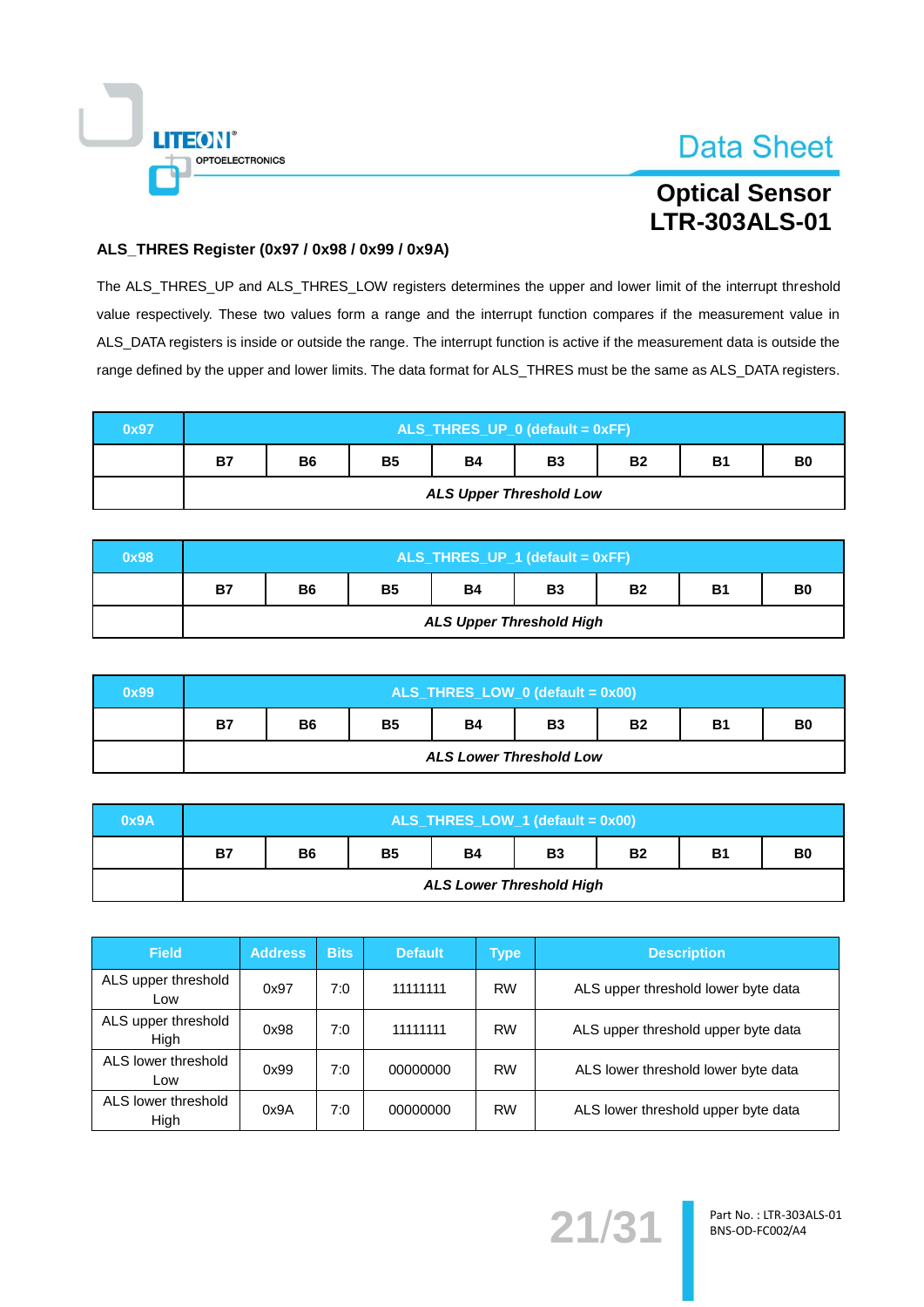

### **Optical Sensor LTR-303ALS-01**

#### **INTERRUPT PERSIST Register (0x9E)**

The INTERRUPT PERSIST register controls the N number of times the measurement data is outside the range defined by the upper and lower threshold limits before asserting the INT output pin 2.

| 0x9E |           | <b>INTERRUPT PERSIST (default = 0x00)</b> |                 |           |           |           |                    |                |  |  |  |
|------|-----------|-------------------------------------------|-----------------|-----------|-----------|-----------|--------------------|----------------|--|--|--|
|      | <b>B7</b> | <b>B6</b>                                 | <b>B5</b>       | <b>B4</b> | <b>B3</b> | <b>B2</b> | <b>B1</b>          | B <sub>0</sub> |  |  |  |
|      |           |                                           | <b>RESERVED</b> |           |           |           | <b>ALS Persist</b> |                |  |  |  |

| <b>Field</b>       | <b>Bits</b> | <b>Default</b> | <b>Type</b> | <b>Description</b>                               |                                                  |  |
|--------------------|-------------|----------------|-------------|--------------------------------------------------|--------------------------------------------------|--|
| <b>RESERVED</b>    | 7:4         | 0000           | --          | Don't care                                       |                                                  |  |
|                    |             |                | 0000        | Every ALS value out of threshold range (default) |                                                  |  |
| <b>ALS Persist</b> |             |                |             | 0001                                             | 2 consecutive ALS values out of threshold range  |  |
| 3:0<br>0000        |             | <b>RW</b>      |             | ---                                              |                                                  |  |
|                    |             |                |             | 1111                                             | 16 consecutive ALS values out of threshold range |  |

22/31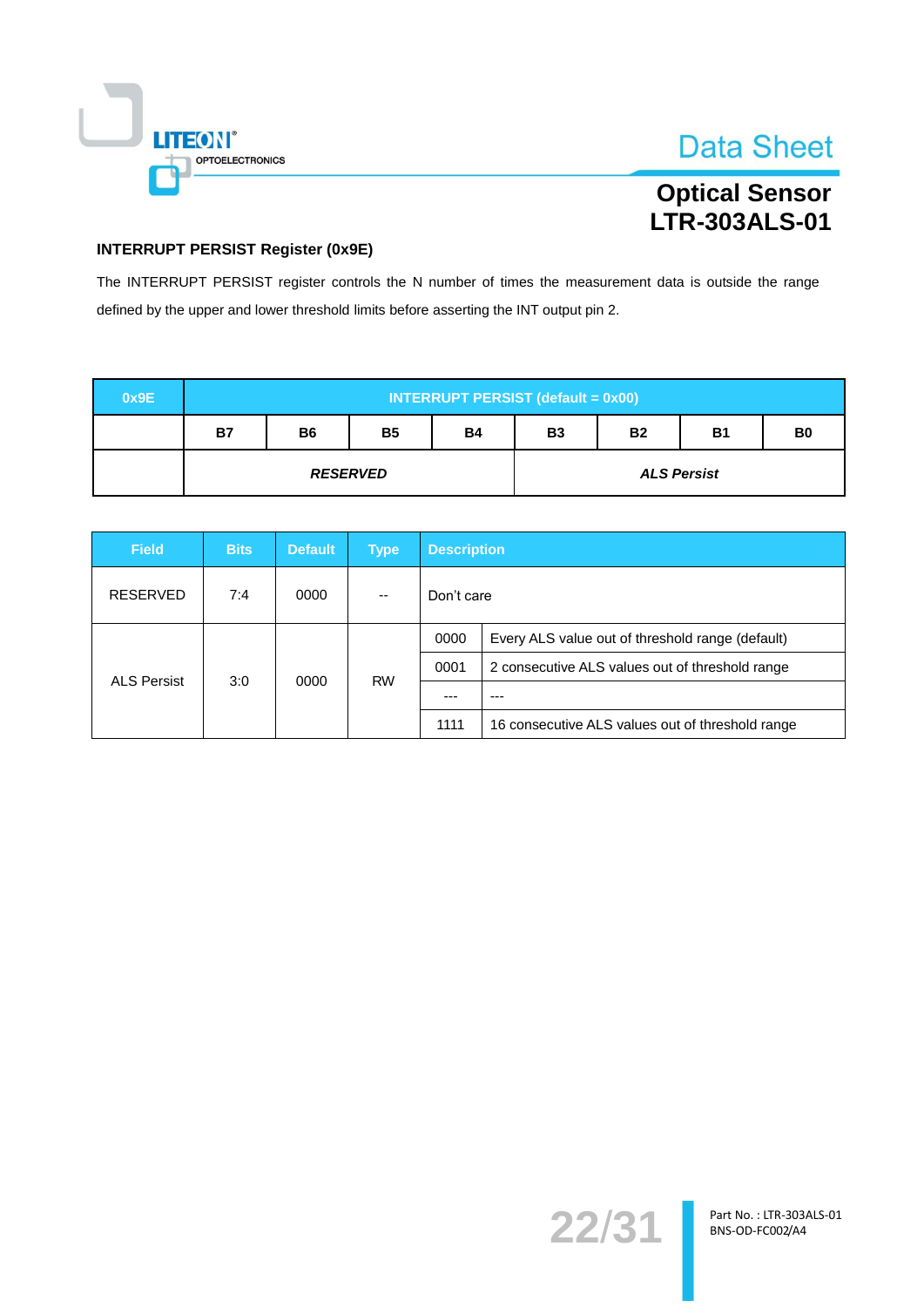

**Optical Sensor** LTR-303ALS-01

### **10. Device Operation(using Interrupt)**

Below flow diagram illustrates the LTR-303ALS operation.

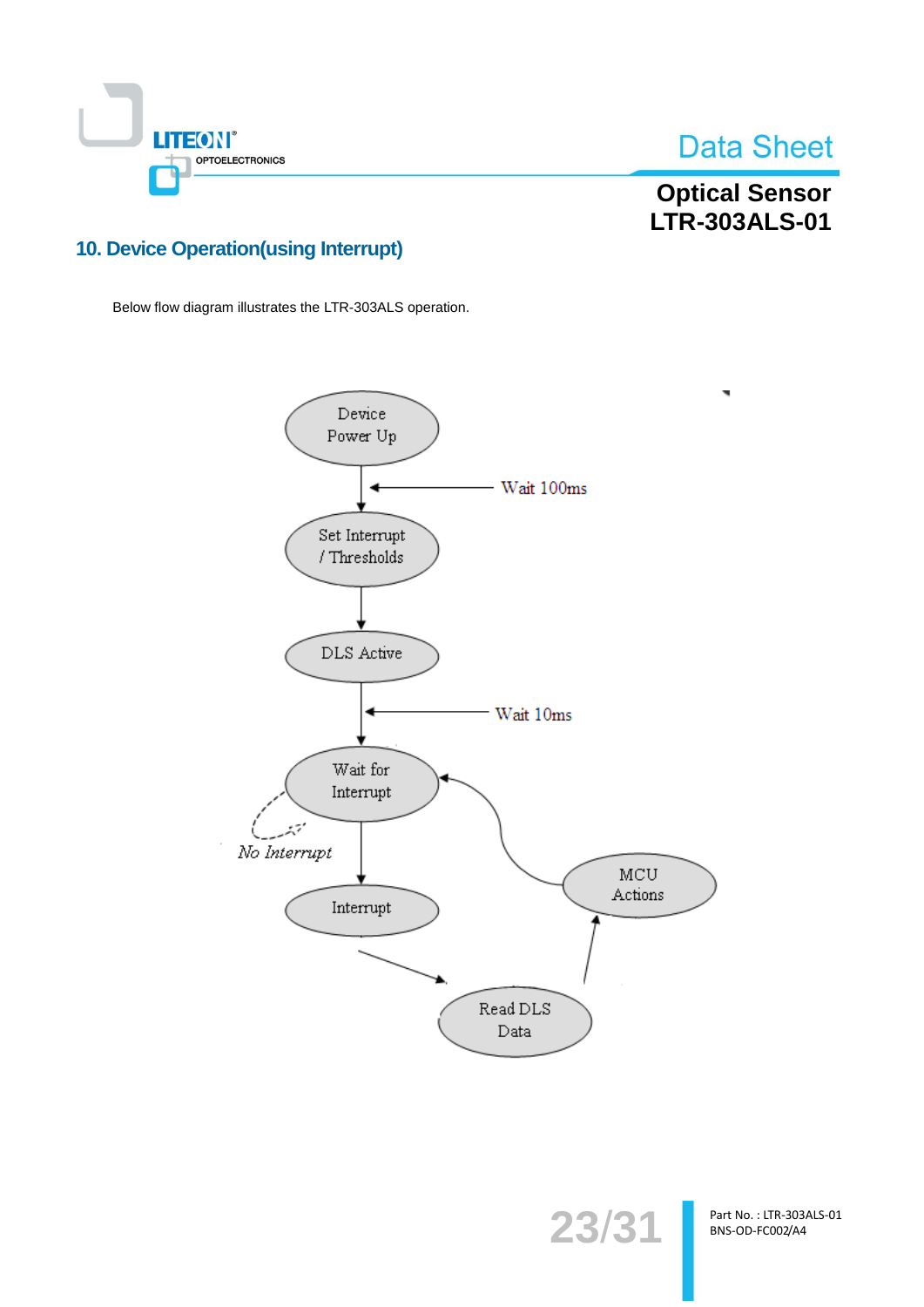

### **Optical Sensor LTR-303ALS-01**

### 11. Device Operation(without using Interrupt)

Below flow diagram illustrates the LTR-303ALS operation without the use of interrupts.



24/31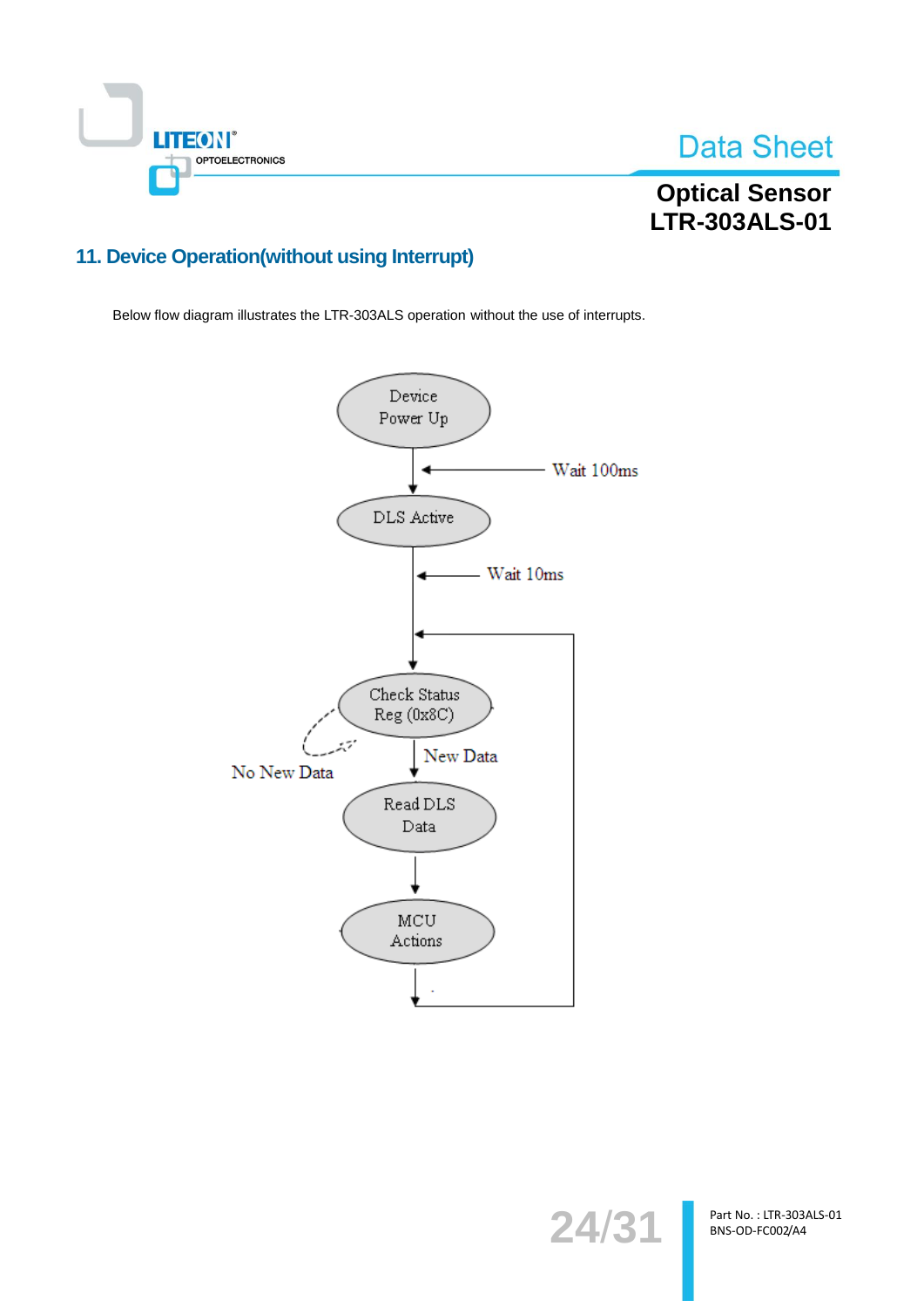

### **Optical Sensor LTR-303ALS-01**

### **12. Pseudo Codes Examples**

#### **Control Registers**

// The Control Register defines the operating modes and gain settings of the ALS of LTR-303. // Default settings is 0x00 (in Standby mode).

 $Slave\_Addr = 0x29$ 

// Slave address of LTR-303 device

// Enable ALS Register\_Addr = 0x80 Command =  $0x01$ 

// ALS\_CONTR register // For Gain X1 // For Gain X96, Command =  $0x1D$ 

WriteByte(Slave\_Addr, Register\_Addr, Command)

#### **ALS Measurement Rate**

// The ALS\_MEAS\_RATE register controls the ALS integration time and measurement rate. // Default setting of the register is 0x03 (integration time 100ms, repeat rate 500ms)

Slave  $Addr = 0x29$ 

// Slave address of LTR-303 device

#### // Set ALS Integration Time 200ms, Repeat Rate 200ms  $Register\_Addr = 0x85$ // ALS\_MEAS\_RATE register // Int time = 200ms, Meas rate =  $200$ ms Command =  $0x12$ // For Int time = 400ms, Meas rate = 500ms, Command =  $0x1B$

WriteByte(Slave\_Addr, Register\_Addr, Command)

#### **ALS Data Registers (Read Only)**

// The ALS Data Registers contain the ADC output data for the respective channel. // These registers should be read as a group, with the lower address being read first.

| Slave Addr = $0x29$                                                                                                                                                         | // Slave address of LTR-303 device                                                                                       |  |
|-----------------------------------------------------------------------------------------------------------------------------------------------------------------------------|--------------------------------------------------------------------------------------------------------------------------|--|
| // Read back ALS DATA CH1<br>Register $Addr = 0x88$<br>ReadByte(Slave_Addr, Register_Addr, Data0)<br>Register Addr = $0x89$<br>ReadByte(Slave_Addr, Register_Addr, Data1)   | // ALS DATA CH1 low byte address<br>// ALS DATA CH1 high byte address                                                    |  |
| // Read back ALS DATA CHO<br>Register $Addr = 0x8A$<br>ReadByte (Slave Addr, Register Addr, Data2)<br>Register $Addr = 0x8B$<br>ReadByte (Slave Addr, Register Addr, Data3) | // ALS DATA CHO low byte address<br>// ALS DATA CHO high byte address                                                    |  |
| ALS CH1 ADC Data = $(Data1 \lt b8)$   Data0<br>ALS CHO ADC Data = $(Data3 \lt 8)$   Data2                                                                                   | // Combining lower and upper bytes to give 16-bit Ch1 data<br>// Combining lower and upper bytes to give 16-bit Ch0 data |  |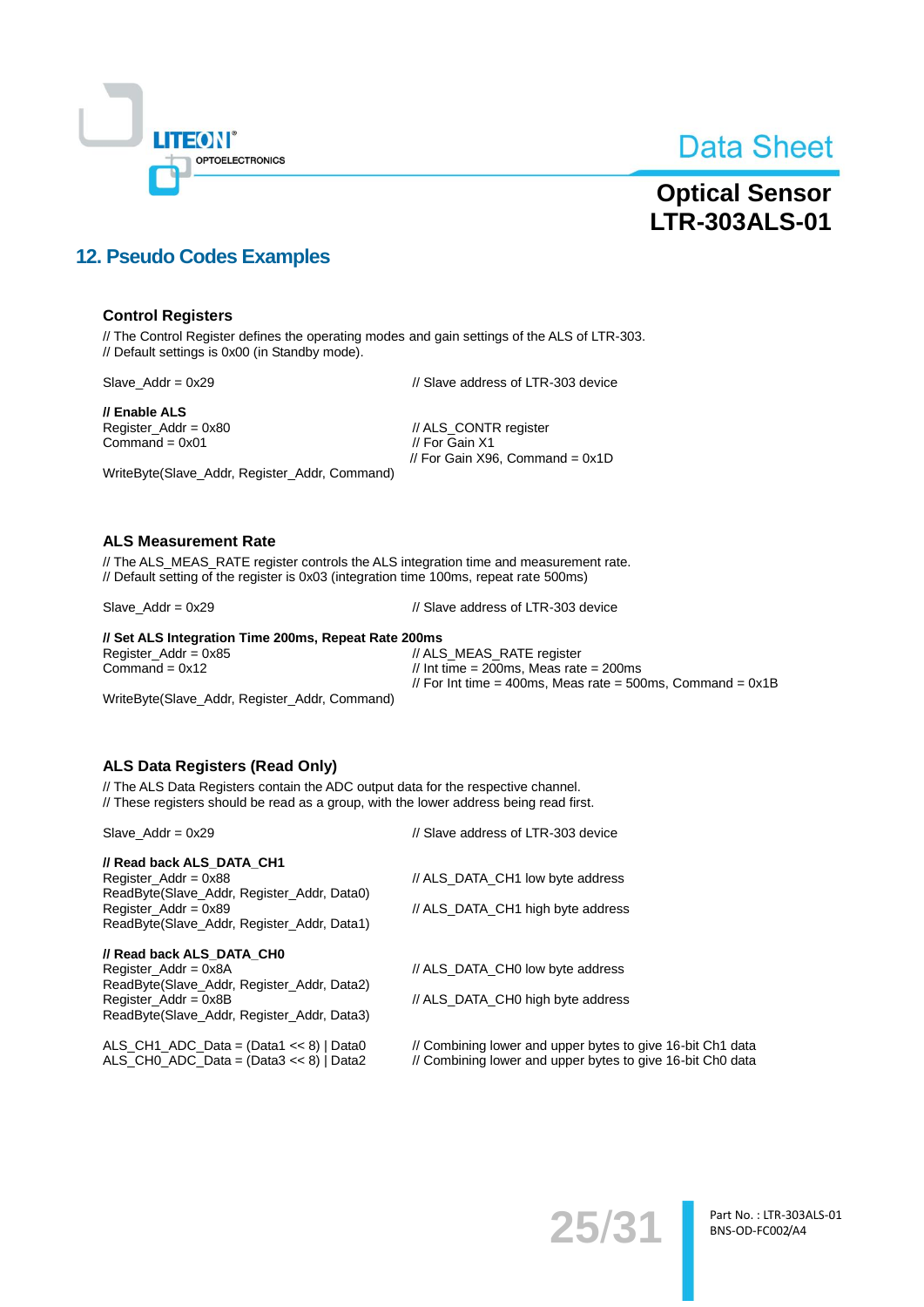

### **Optical Sensor LTR-303ALS-01**

#### **ALS Status Register (Read only)**

// The ALS\_STATUS Register contains the information on ALS data availability status. This register is read only.

| Slave Addr = $0x29$                                                                                  | // Slave address of LTR-303 device                                                                                                                                                                                                                                                                         |  |
|------------------------------------------------------------------------------------------------------|------------------------------------------------------------------------------------------------------------------------------------------------------------------------------------------------------------------------------------------------------------------------------------------------------------|--|
| // Read back Register<br>$Register\_Addr = 0x8C$<br>ReadByte(Slave_Addr, Register_Addr, Data)        | // ALS STATUS register address                                                                                                                                                                                                                                                                             |  |
| Interrupt Status = Data & $0x08$<br>NewData Status = Data & $0x04$<br>ALS Data Valid = Data & $0x80$ | // Interrupt_Status = 8(decimal) $\rightarrow$ ALS Interrupt<br>// NewData Status = 4(decimal) $\rightarrow$ ALS New Data<br>// ALS_Data_Valid = $0x00 \rightarrow$ ALS New Data is valid (usable)<br>// ALS Data Valid = $0x80 \rightarrow$ ALS New Data is invalid, discard and wait for<br>new ALS data |  |

#### **Interrupt Registers**

// The Interrupt register controls the operation of the interrupt pins and function. // The default value for this register is 0x08 (Interrupt inactive) // Note that when this register is to be set with values other than its default values, // it should be set before device is in active mode.

Slave  $Addr = 0x29$ 

// Slave address of LTR-303 device

#### // Set Interrupt Polarity for ALS Active Low trigger

Register\_Addr =  $0x8F$  $Commoned = 0x0A$ 

// Interrupt Register address // Interrupt is Active Low ALS trigger // For Active High Interrupt ALS trigger, Command = 0x0E

WriteByte(Slave\_Addr, Register\_Addr, Command)

#### **ALS Threshold Registers**

// The ALS\_THRES\_UP and ALS\_THRES\_LOW registers determines the upper and lower limit of the interrupt threshold value. // Following example illustrates the setting of the ALS threshold window of decimal values of 200 (lower threshold) // and 1000 (upper threshold)

 $Slave\_Addr = 0x29$ 

// Slave address of LTR-303 device

#### // Upper Threshold Setting (decimal 1000)

ALS\_Upp\_Threshold\_Reg\_0 = 0x97 // ALS Upper Threshold Low Byte Register address ALS\_Upp\_Threshold\_Reg\_1 = 0x98 // ALS Upper Threshold High Byte Register address Data1 =  $1000 \gg 8$ // To convert decimal 1000 into two eight bytes register values Data0 =  $1000$  &  $0xFF$ WriteByte(Slave\_Addr, ALS\_Upp\_Threshold\_Reg\_0, Data0) WriteByte(Slave\_Addr, ALS\_Upp\_Threshold\_Reg\_1, Data1)

#### // Lower Threshold Setting (decimal 200)

ALS\_Low\_Threshold\_Reg\_0 = 0x99<br>ALS\_Low\_Threshold\_Reg\_1 = 0x9A Data1 =  $200 \gg 8$ Data $0 = 200$  &  $0xFF$ WriteByte(Slave Addr, ALS Low Threshold Reg 0, Data0) WriteByte(Slave\_Addr, ALS\_Low\_Threshold\_Reg\_1, Data1) WriteByte(Slave\_Addr, ALS\_Upp\_Threshold\_Reg\_1, Data1)

// ALS Lower Threshold Low Byte Register address // ALS Lower Threshold High Byte Register address

// To convert decimal 200 into two eight bytes register values

 $26/3'$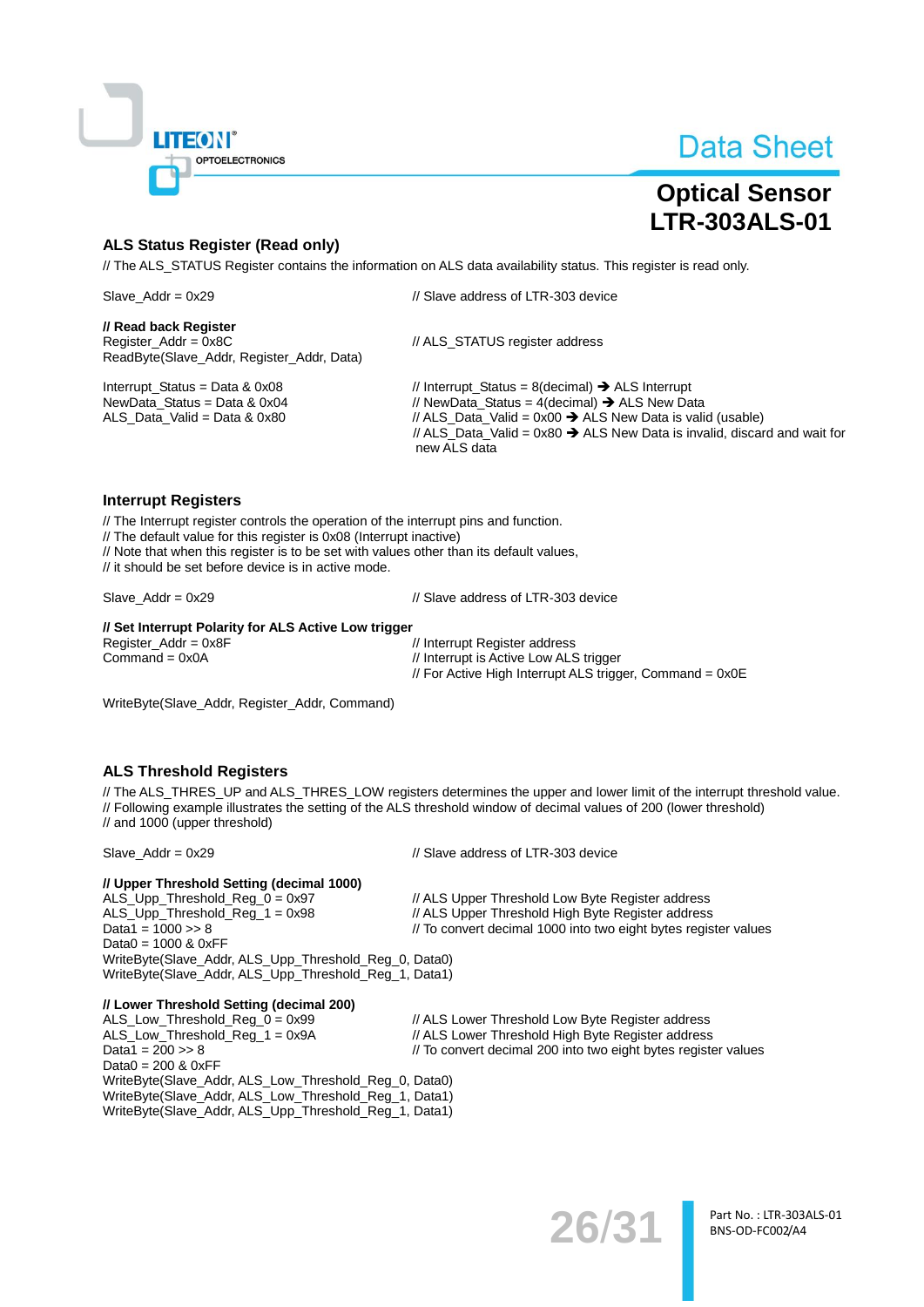

### **Optical Sensor** LTR-303ALS-01

### 13. Recommended Leadfree Reflow Profile



| <b>Process Zone</b>                         | <b>Symbol</b>                   | $\Delta T$                                          | <b>Maximum ∆T/∆time or Duration</b> |
|---------------------------------------------|---------------------------------|-----------------------------------------------------|-------------------------------------|
| Heat Up                                     | P <sub>1</sub> , R <sub>1</sub> | 25 $\mathrm{^{\circ}C}$ to 150 $\mathrm{^{\circ}C}$ | $3^{\circ}$ C/s                     |
| Solder Paste Dry                            | P <sub>2</sub> , R <sub>2</sub> | 150 $\degree$ C to 200 $\degree$ C                  | 100s to 180s                        |
| Solder Reflow                               | P <sub>3</sub> , R <sub>3</sub> | 200 $\degree$ C to 260 $\degree$ C                  | $3^{\circ}$ C/s                     |
|                                             | P <sub>3</sub> , R <sub>4</sub> | 260 $\degree$ C to 200 $\degree$ C                  | $-6^{\circ}$ C/s                    |
| Cool Down                                   | P4, R5                          | 200°C to 25°C                                       | $-6^{\circ}$ C/s                    |
| Time maintained above liquidus point, 217°C |                                 | $>217^{\circ}$ C                                    | 60s to 90s                          |
| Peak Temperature                            |                                 | $260^{\circ}$ C                                     | $\overline{\phantom{0}}$            |
| Time within 5°C of actual Peak Temperature  |                                 | $>255^{\circ}$ C                                    | 20s                                 |
| Time 25°C to Peak Temperature               |                                 | 25 $\mathrm{^{\circ}C}$ to 260 $\mathrm{^{\circ}C}$ | 8mins                               |

It is recommended to perform reflow soldering no more than twice.

27/31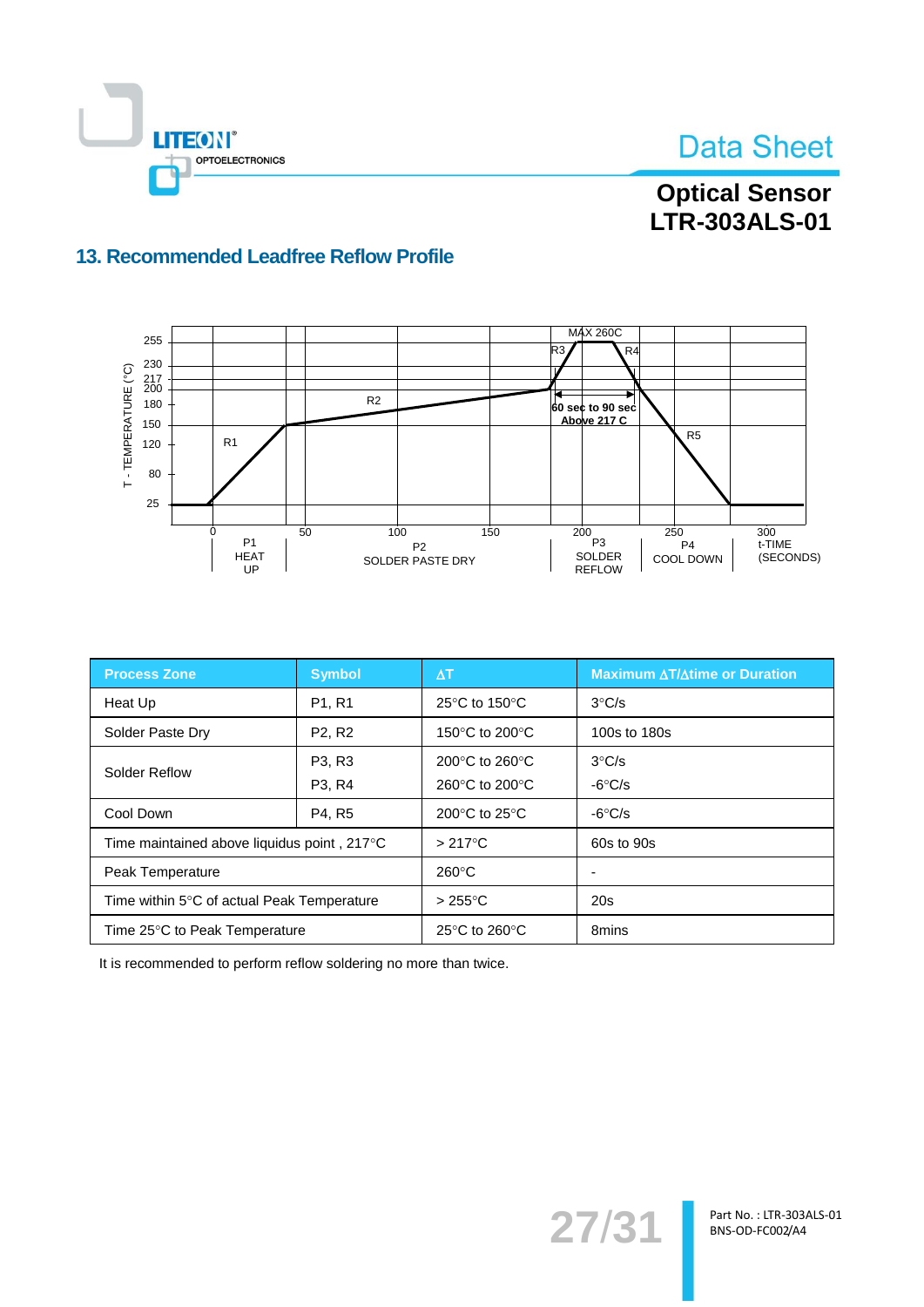

### **Optical Sensor LTR-303ALS-01**

### **14. Moisture Proof Packaging**

All LTR-303ALS-01 are shipped in moisture proof package. Once opened, moisture absorption begins. This part is compliant to JEDEC J-STD-033A Level 3.

#### **Time from Unsealing to Soldering**

After removal from the moisture barrier bag, the parts should be stored at the recommended storage conditions and soldered within seven days. When the moisture barrier bag is opened and the parts are exposed to the recommended storage conditions for more than seven days, the parts must be baked before reflow to prevent damage to the parts.

#### **Recommended Storage Conditions**

| <b>Storage Temperature</b> | 10°C to 30°C |
|----------------------------|--------------|
| <b>Relative Humidity</b>   | Below 60% RH |

#### **Baking Conditions**

| Package  | Temperature     | Time     |
|----------|-----------------|----------|
| In Reels | $60^{\circ}$ C  | 48 hours |
| In Bulk  | $100^{\circ}$ C | 4 hours  |

Baking should only be done once.

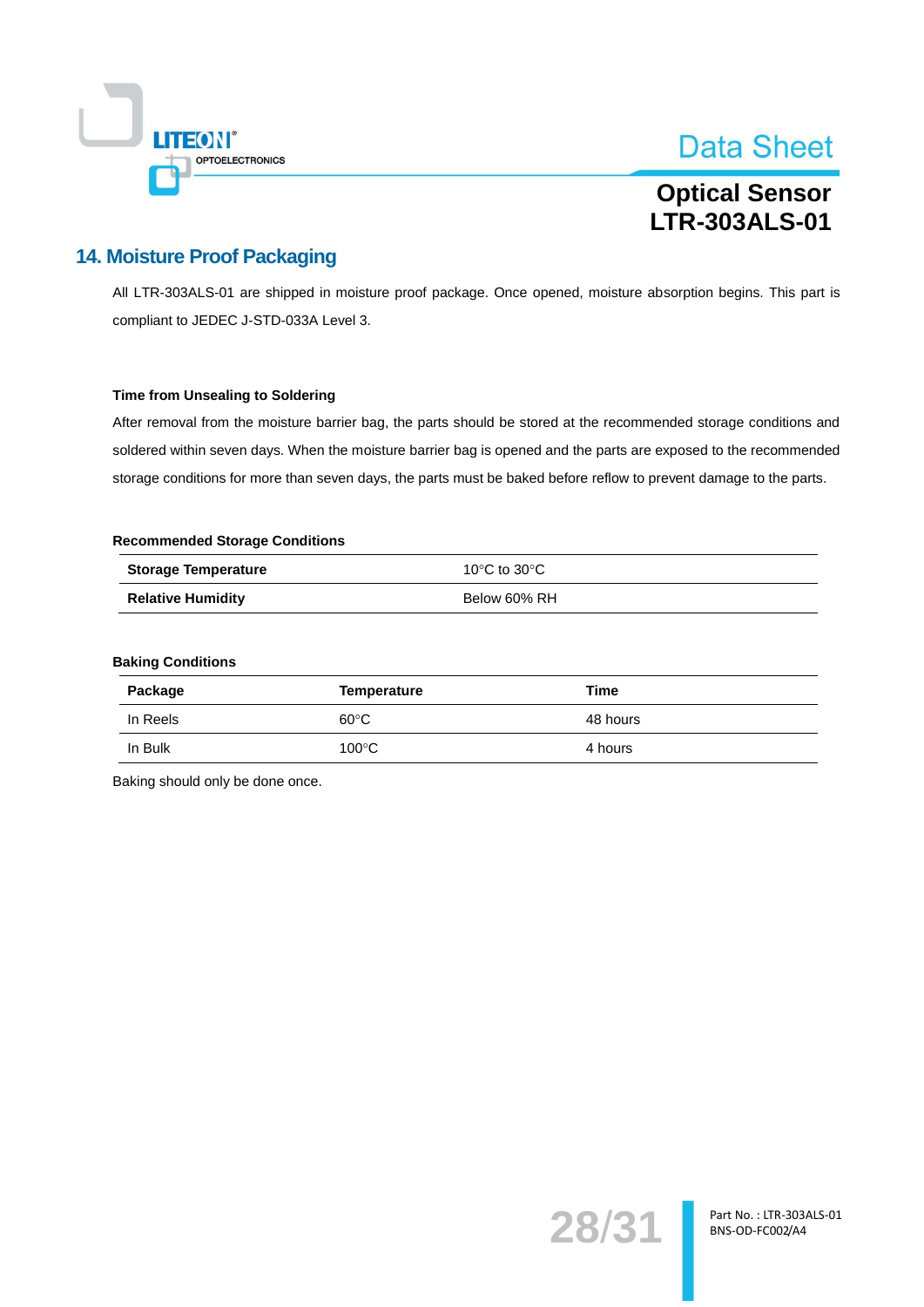

### **Optical Sensor** LTR-303ALS-01

### 15. Recommended Land Pattern and Metal Stencil Aperture



**Recommended Land Pattern** 



Note: All dimensions are in millimeters

29/31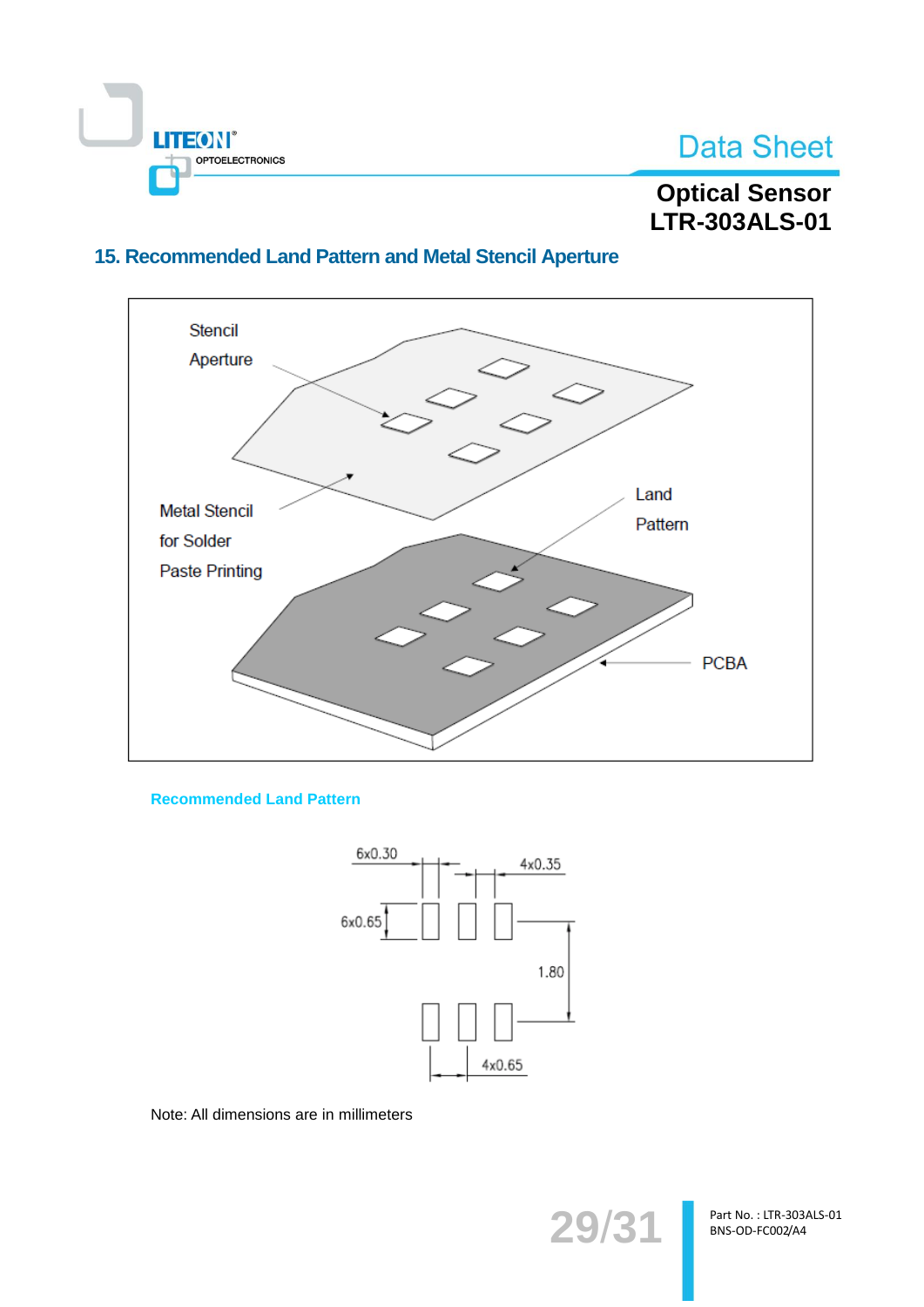

**Optical Sensor LTR-303ALS-01** 

#### **Recommended Metal Stencil Aperture**

It is recommended that the metal stencil used for solder paste printing has a thickness (t) of 0.11mm (0.004 inches / 4 mils) or 0.127mm (0.005 inches / 5 mils).

The stencil aperture opening is recommended to be 0.72mm x 0.60mm which has the same dimension as the land pattern. This is to ensure adequate printed solder paste volume and yet no shorting.



Note:

1. All dimensions are in millimeters